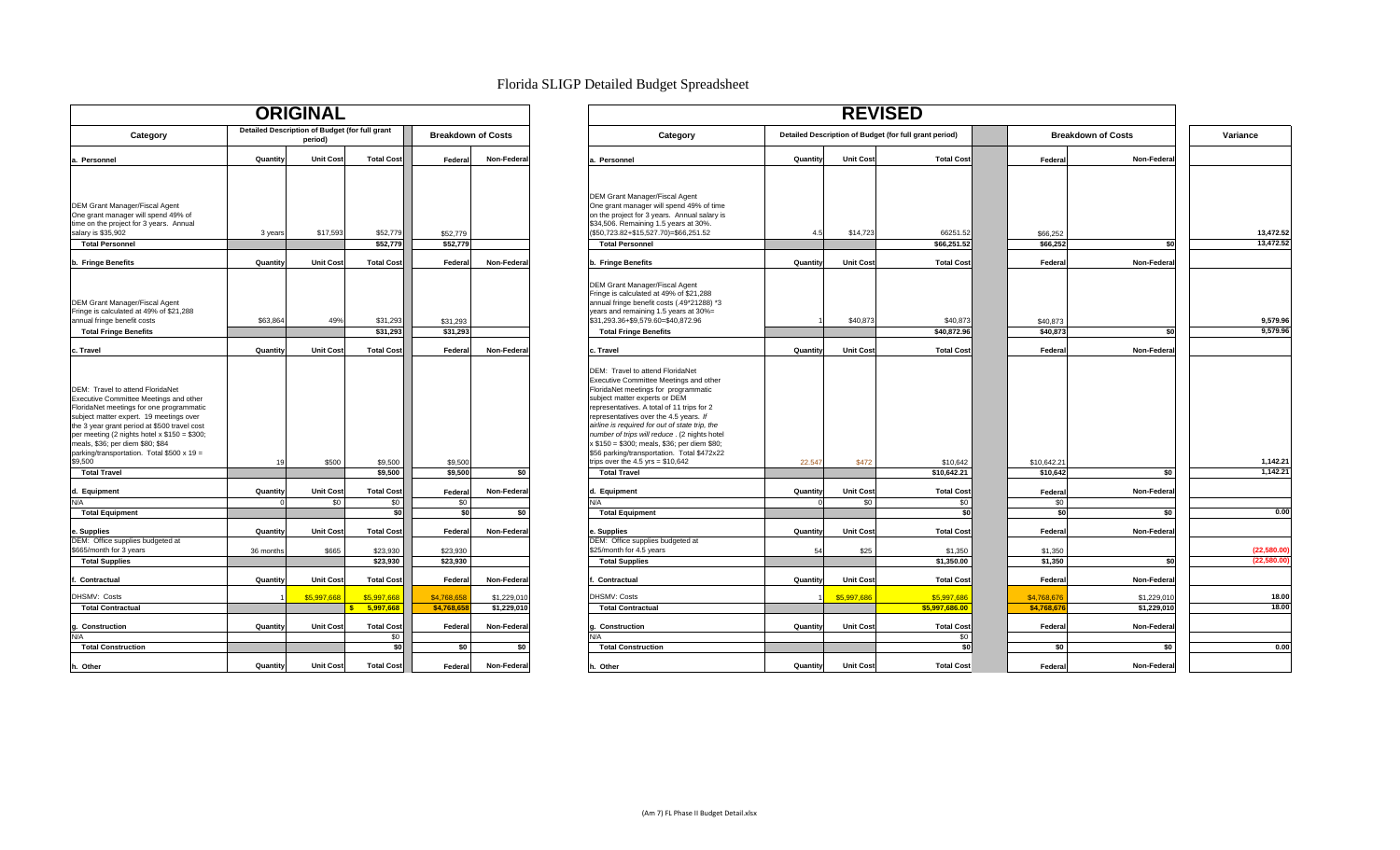| <b>TOTALS</b>                                                                                                                                                                                                       |          |                  | \$6.145.050       | \$4.916.040 | \$1.229.010 |
|---------------------------------------------------------------------------------------------------------------------------------------------------------------------------------------------------------------------|----------|------------------|-------------------|-------------|-------------|
| <b>Total Indirect</b>                                                                                                                                                                                               |          |                  | \$10,770          | \$10,770    | \$0         |
| <b>Indirect Costs</b><br>12.81% of salary and fringe only                                                                                                                                                           | \$84,072 | 12.81%           | \$10,770          | \$10,770    |             |
| i. Indirect Costs                                                                                                                                                                                                   | Quantity | <b>Unit Cost</b> | <b>Total Cost</b> | Federal     | Non-Federa  |
| <b>Total Direct Charges</b>                                                                                                                                                                                         |          |                  | \$6,134,280       | \$4,905,270 | \$1,229,010 |
|                                                                                                                                                                                                                     |          |                  |                   |             |             |
| <b>Total Other</b>                                                                                                                                                                                                  |          |                  | \$19,110          | \$19,110    |             |
| DEM Direct support costs for personnel<br>charged to the program (i.e., rent,<br>telephone, postage, etc.) Annual figure of<br>\$13,000 is used to budget these costs of<br>which 49% will be charged to the grant. | \$39,000 | 49%              | \$19,110          | \$19,110    |             |

| DEM Direct support costs for personnel<br>charged to the program (i.e., rent,<br>telephone, postage, etc.) Annual figure of<br>\$13,000 is used to budget these costs of<br>which 49% will be charged to the grant.<br><b>Total Other</b> | \$39,000 | 49%              | \$19,110<br>\$19,110 | \$19,110<br>\$19,110 |             | DEM Direct support costs for personnel<br>charged to the program (i.e., rent,<br>telephone, postage, etc.) Annual figure of<br>\$2,422 is used to budget these costs of<br>which 49% will be charged to the grant for<br>3 years. The remaining 1.5 years at 30% to<br>reflect reduction in staff time from<br>10/1/2016 to 3/31/2018 (\$1,089.90). Total<br>is \$1089.90+3,560.34=\$4,650.24<br><b>Total Other</b> |          | \$4,650.24       | \$4,650<br>\$4,650.24 | \$4,650<br>\$4,650 | \$0         | (14, 459.76)<br>(14, 459.76) |
|-------------------------------------------------------------------------------------------------------------------------------------------------------------------------------------------------------------------------------------------|----------|------------------|----------------------|----------------------|-------------|---------------------------------------------------------------------------------------------------------------------------------------------------------------------------------------------------------------------------------------------------------------------------------------------------------------------------------------------------------------------------------------------------------------------|----------|------------------|-----------------------|--------------------|-------------|------------------------------|
| <b>Total Direct Charges</b>                                                                                                                                                                                                               |          |                  | \$6,134,280          | \$4,905,270          | \$1,229,010 | <b>Total Direct Charges</b>                                                                                                                                                                                                                                                                                                                                                                                         |          |                  | \$6,121,452.93        | \$4,892,443        | \$1,229,010 | (12, 827.07)                 |
| i. Indirect Costs                                                                                                                                                                                                                         | Quantity | <b>Unit Cost</b> | <b>Total Cost</b>    | Federal              | Non-Federal | <b>Indirect Costs</b>                                                                                                                                                                                                                                                                                                                                                                                               | Quantity | <b>Unit Cost</b> | <b>Total Cost</b>     | Federal            | Non-Federal |                              |
| <b>Indirect Costs</b><br>12.81% of salary and fringe only                                                                                                                                                                                 | \$84,072 | 12.81%           | \$10,770             | \$10,770             |             | <b>Indirect Costs</b><br>12.81% of salary and fringe only<br>12.81% rate charged for 7/1/2013 to<br>6/30/2014 at \$1,286.13; 20.82% charged<br>from 7/1/2014 to 6/30/2015 at \$4,988.49;<br>7/1/2015 to 9/30/2015 charged at 32.06%<br>for \$1,488.94 and projected rate of 32.06<br>charged from 10/1/2015 to 3/31/2018,<br>\$15,833.51 (see IDC tab)                                                              |          | \$23,597.07      | \$23,597.07           | \$23,597           |             | 12,827.07                    |
| <b>Total Indirect</b>                                                                                                                                                                                                                     |          |                  | \$10,770             | \$10,770             |             | <b>Total Indirect</b>                                                                                                                                                                                                                                                                                                                                                                                               |          |                  | \$23,597.07           | \$23,597           | \$          | 12,827.07                    |
| <b>TOTALS</b>                                                                                                                                                                                                                             |          |                  | \$6,145,050          | \$4,916,040          | \$1,229,010 | <b>TOTALS</b>                                                                                                                                                                                                                                                                                                                                                                                                       |          |                  | \$6,145,050.00        | \$4,916,040.00     | \$1,229,010 | 0.00                         |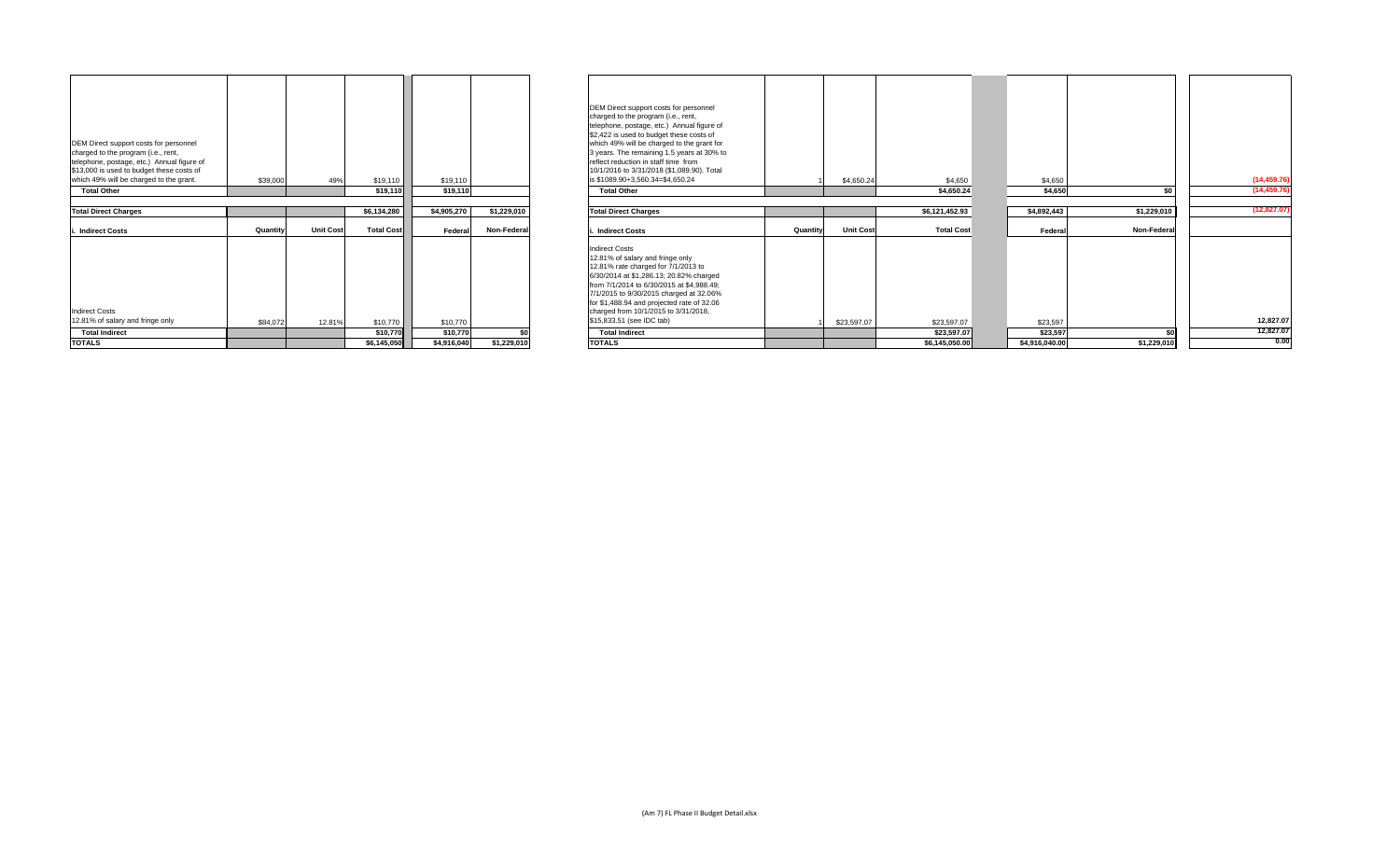

### **Budget Narrative for DHSMV - DEM Agreement**

| A. Personnel - DEM  |             |
|---------------------|-------------|
| <b>Federal:</b>     | \$66,251.52 |
| <b>Non-Federal:</b> | SO.         |
| Total:              | \$66,251.52 |

See the Detailed Budget Spreadsheet for calculations

Grant Manager (Federal): This person will provide grant management support ensuring that all federal reporting requirements are met as the Division of Emergency Management (DEM) is the designated State Authorized Agency. He will spend 49% of his time on SLIGP grant activities. The position being proposed currently manages grant agreements for the State Homeland Security Grant Program, Law Enforcement Terrorism Planning and Prevention Program, and the Transit Security Grant Program. This position's annual salary based on state legislative salary actions will be \$34,506. From 10/1/2016 to 3/31/2018 the position will decrease to 30% of the time on SLIGP activities. DEM will have one other staff person as the programmatic liaison with the FloridaNet program. This individual will not have any salary costs paid from the SLIGP grant.

### **B. Fringe - DEM**

| .<br><b>Federal:</b> | \$40,873 |
|----------------------|----------|
| <b>Non-Federal:</b>  | SO.      |
| Total:               | \$40,873 |

See the Detailed Budget Spreadsheet for calculations

• Grant Manager (Federal): Benefits include FICA, health insurance, dental insurance, disability insurance, life insurance and retirement, risk management insurance (general liability, workmen's compensation, etc.). This position spends 49% of her time on SLIGP, so of the annual total for fringe benefits of \$21,288, 49%of this figure has been allocated to this grant each year. From 10/1/2016 to 3/31/2018 the position will decrease to 30% of the time on SLIGP activities and the fringe will be adjusted to 30% of total cost. The non-federal share amount will be provided by the Department of Highway Safety and Motor Vehicles

#### **C. Travel - DEM**

| <b>Federal:</b>     | \$10,642.21 |
|---------------------|-------------|
| <b>Non-Federal:</b> | SO          |
| Total:              | \$10,642.21 |

See the Detailed Budget Spreadsheet for calculations

Travel for FloridaNet Meetings (Federal): DEM's FloridaNet liaison(s) will be attending FloridaNet Executive and other FloridaNet meetings. If the agenda for each of the meetings involve issues other than public safety broadband network, the SLIGP grant will not be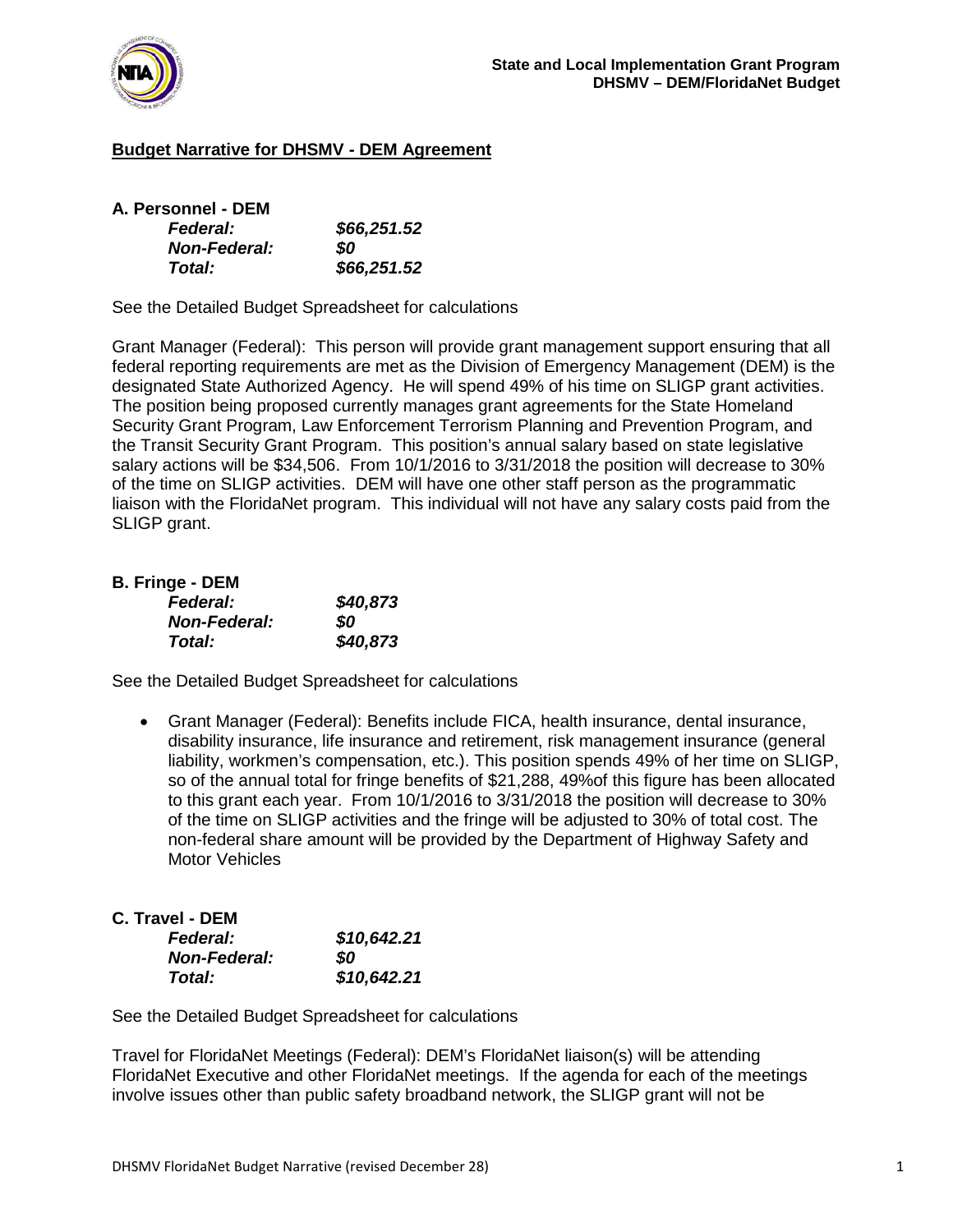

assessed the travel costs related to the other issues. The costs will be calculated based on the percentage of the agenda related to the public safety broadband network. Travel costs include airfare (if applicable), hotel, rental car, meals and per diem. Estimating DEM: Travel to attend FloridaNet Executive Committee Meetings and other FloridaNet meetings for programmatic subject matter experts or DEM representatives. A total of 11 trips for 2 representatives over the 4.5 years. If airline is required for out of state trip, the number of trips will reduce. (2 nights hotel x \$150 = \$300; meals, \$36; per diem \$80; \$56 parking/transportation. Total \$472x22 trips over the 4.5 yrs =  $$10,642$ 

•

| D. Equipment - DEM |  |
|--------------------|--|
| <b>Federal:</b>    |  |

| <b>Federal:</b>     | SO. |
|---------------------|-----|
| <b>Non-Federal:</b> | SO. |
| Total:              | SO. |

DEM does not plan to have any equipment costs for this grant program.

| E. Supplies - DEM   |         |
|---------------------|---------|
| <b>Federal:</b>     | \$1,350 |
| <b>Non-Federal:</b> | SO.     |
| Total:              | \$1,350 |

See the Detailed Budget Spreadsheet for calculations

• Office Supplies (Federal): This includes paper, folders, pens, pencils, printer toner, and other general office supplies which will be used by the Grant Manager and DEM's programmatic staff for grant-related activities. The non-federal share amount will be provided by the Department of Highway Safety and Motor Vehicles.

#### **F. Construction - DEM**

| <b>Federal:</b>     | 80 |
|---------------------|----|
| <b>Non-Federal:</b> | 80 |
| Total:              | 80 |

DEM does not plan to have any construction costs for this grant program.

| G.  Other - DEM     |         |
|---------------------|---------|
| <b>Federal:</b>     | \$4,650 |
| <b>Non-Federal:</b> | SO.     |
| Total:              | \$4,650 |

See the Detailed Budget Spreadsheet for calculations

• (Federal): These are direct support costs including but not limited to rent, telephone, postage, software licenses, email, network access, etc.), statewide personnel assessments, office equipment leasing, and security. The Division of Emergency Management uses a budget figure of \$2,422 per year per staff of which 49% will be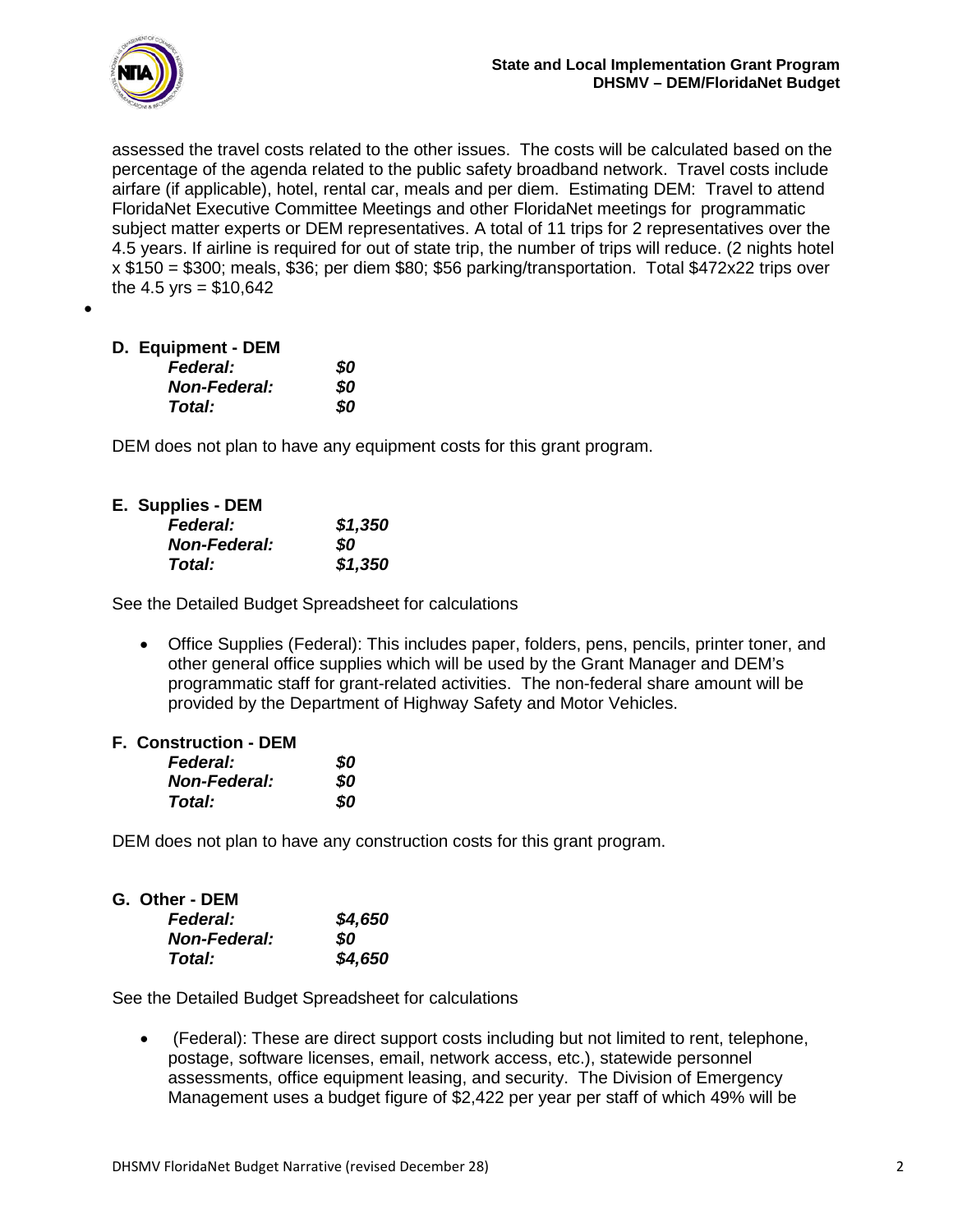

assessed to the SLIGP grant. From 10/1/2016 to 3/31/2018 the position will decrease to 30% of the time on SLIGP activities and the direct support costs will be adjusted to 30% of total cost. The non-federal share amount will be provided by the Department of Highway Safety and Motor Vehicles.

| H. Indirect - DEM   |             |
|---------------------|-------------|
| <b>Federal:</b>     | \$23,597.07 |
| <b>Non-Federal:</b> | SO.         |
| Total:              | \$23,597.07 |

Indirects (Federal): The Division of Emergency Management (DEM) had a Negotiated Indirect Cost Rate Agreement with the U.S. Department of Justice with a rate of 12.81%. The rate is assessed only against the salary and benefit costs. From 7/1/2014 to 6/30/2015 a new rate of 32.06% was approved.

### **I. Contractual**

**The budget includes a total of \$5,997,686 that is under a subrecipient agreement with Florida Highway Safety and Motor Vehicles.** 

| <b>Federal:</b>     | \$4,768,676 |
|---------------------|-------------|
| <b>Non-Federal:</b> | \$1,229,010 |
| Total:              | \$5,997,686 |

**Contractual included the subrecipient agreement with FHSMV.**

| <b>Federal:</b>     | \$2,229,015 |
|---------------------|-------------|
| <b>Non-Federal:</b> | SO          |
| Total:              | \$2,229,015 |

- Communications/Media Services (Federal): Communications/Media Services will be used to promote a visible presence of the FirstNet/FloridaNet activities through videos, media, and website design.
- Legal Services (Federal): Legal Services will be used to provide advice regarding Florida Public Records Law, Freedom of Information Act, Protected Critical Infrastructure Information, MOU Development, Information Exchange agreements, and Intellectual property law.
- Management Consulting Services (Federal): Provide technical expertise in the area of Long Term Evolution (LTE) Broadband technology, meeting facilitation, stakeholder engagement and technical writing in order to assemble a response to FirstNet's Request for Information.
- Management Consulting Services (Federal): Provide technical expertise in the area of Long Term Evolution (LTE) Broadband technology, meeting facilitation, stakeholder engagement and technical writing in order to assemble a response to the FirstNet Notice and Request for Comments.
- Phase 2 Data Collection Vendor (Federal): The vendor will be determined through the State of Florida procurement process. Anticipated start date will be in early 2016.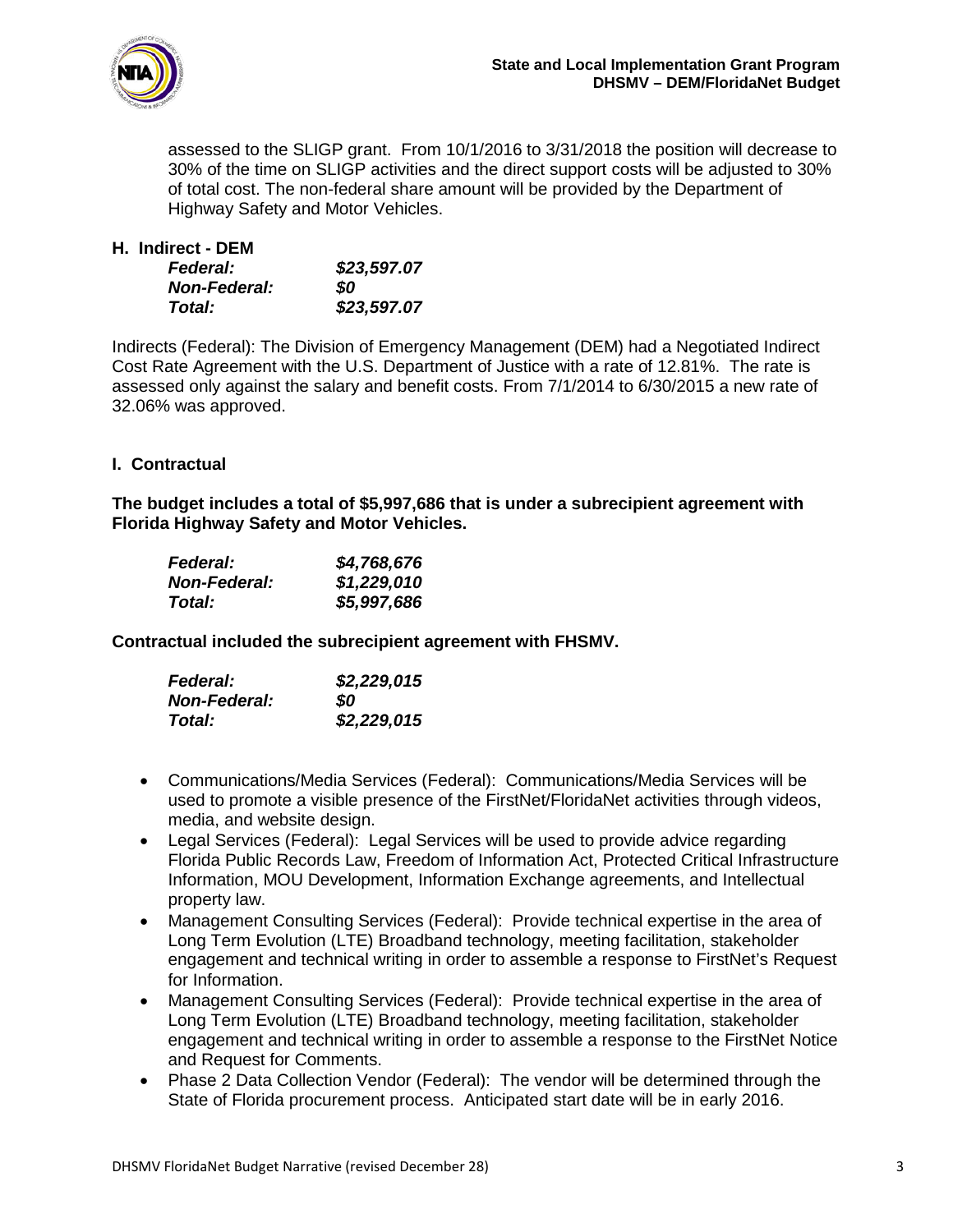

#### **Personnel included the subrecipient agreement with FHSMV.**

| <b>Federal:</b>     | \$1,170,800 |
|---------------------|-------------|
| <b>Non-Federal:</b> | \$254,258   |
| Total:              | \$1,425,058 |

See the Detailed Budget Spreadsheet for calculations.

- DHSMV Grant Manager (Non-Federal, pre- and post-award): This person will provide day to day grant management and oversight, prepare progress reports, ensuring grant activities are completed timely manner. This individual has more than 15 years of private and government sector experience delivering large system integration and technology infrastructure programs. This position will spend 50% of his time on SLIGP grant activities. This person also provided pre-award expertise in the development of the grant application. All of this expense will be provided as an in-kind match. The source of this match is the state's general fund and is not from another federal source. Please note: the incumbent left the position in January 2015 and the role of grant manager is being filled by a DHSMV member whose salary is included in the Indirect Cost Rate used as match by DHSMV.
- DHSMV Facilitator (Non-Federal): This person will be coordinating many of the logistical issues surrounding Florida's SLIGP efforts, including ensuring that the DHSMV is able to work closely with our partners, stakeholders, FloridaNet Advisory Board and Executive Committee members throughout the grant period. This person is an internationally recognized pioneer in the use of innovative processes for team-based collaborative activities. This expense will be provided as an in-kind match. The source of this match is the state's general fund and is not from another federal source. Please note: the incumbent in this position left in January 2015 and will not be replaced.
- DHSMV Chief Technology Officer (Non-Federal): This sworn law enforcement major serves as an advisor to the Executive Committee and lends expertise in the technology and law enforcement areas. Approximately 20 hours per month will be spent on SLIGP activities. All of this expense will be provided as an in-kind match. The source of this match is the state's general fund and is not from another federal source. (Retired, December 2014)
- DHSMV Chief Technology Officer (Non-Federal): Position was added as in-kind match when the SPOC identified the major as the Assistant Chief Technology Officer and assigned him to the FloridaNet grant. This sworn law enforcement Major serves as an advisor to the Executive Committee and lends expertise in the technology and law enforcement areas. Approximately 1,400 hours will be spent on SLIGP activities. All of this expense will be provided as an in-kind match. The source of this match is the state's general fund and is not from another federal source.
- DHSMV FHP/SLERS Communications Expert (Non-Federal): This sworn law enforcement lieutenant lends expertise in the radio communications and law enforcement areas. Approximately 5 hours per month will be spent on SLIGP activities. All of this expense will be provided as an in-kind match. The source of this match is the state's general fund and is not from another federal source. Please note: this position is no longer involved on the SLIGP project as of July 2015.
- DHSMV Utilities Systems/Engineering Specialist (Non-Federal): This non-sworn staff member provides assistance to the major, project manager, and SLIGP grant staff.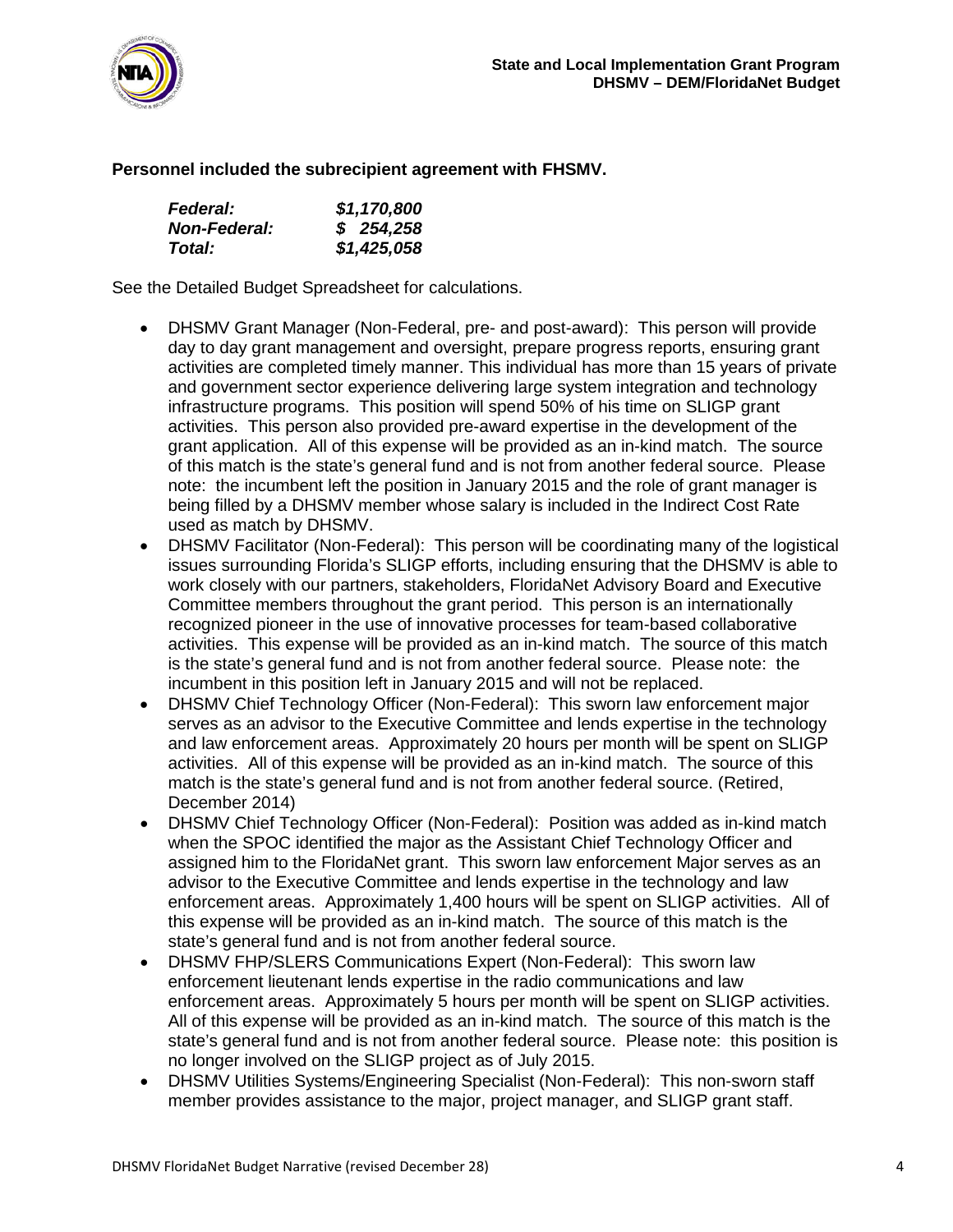

Approximately 250 hours will be spent on SLIGP activities. All of this expense will be provided as an in-kind match. The source of this match is the state's general fund and is not from another federal source.

- DHSMV Grant Assistant (Federal): This full time position will assist the grant manager and project manager in the day to day management of the SLIGP activities. She has over 30 years of department management, supervisory, and administrative experience in project implementation, specifically in the technology based area.
- DHSMV Assistant Facilitator (Federal): This part-time position will assist the facilitator with the Advisory Board and Executive Committee meetings. He has over 20+ years of experience, specializing in innovative approaches to planning and governance issues and over 1,000 electronic sessions with a wide range of public, private, and military teams. Please note: this position was vacated in June 2014 and will not be filled.
- DHSMV FloridaNet Data Processing Consultant--Design (Federal): This full time position will configure and maintain the FloridaNet.gov public facing web site and coordinate the collection of Phase 2 data elements from across the state. This position will also work closely with the Phase 2 vendor to ensure all data elements are captured and presented in a format that allows public safety to work with FirstNet on planning the network design.
- DHSMV FloridaNet Data Processing Consultant—Policy (Federal): This full time position will respond to public records requests, interpreting and conveying FirstNet's message to Florida's public safety entities, the technical committee and the executive committee, and manage the education and outreach materials and presentations.
- DHSMV FloridaNet Data Processing Consultant--Planning (Federal): This full time position will be the project planning coordinator. The position will maintain and update the project plan, schedule meetings, track tasks, identify and book meeting space and plan all consultation, outreach and education, data collection and design efforts associated with the network.
- DHSMV Regional Field Staff (Federal): These four part-time regionally-based field staff will provide direct consultation, education and outreach to the local first responder communities across Florida. These positions will assist in data collection and validation activities by building relationships with local first responders, sheriffs, police and fire chiefs, as well as local government leaders.

#### **Fringe included the subrecipient agreement with FHSMV.**

| <b>Federal:</b>     | \$207,140 |
|---------------------|-----------|
| <b>Non-Federal:</b> | \$59,083  |
| Total:              | \$266,223 |

See the Detailed Budget Spreadsheet for calculations.

- DHSMV Grant Manager (Non-Federal): Benefits include FICA. This person also provided pre-award expertise in the development of the grant application. All of this expense will be provided as an in-kind match. The source of this match is the state's general fund and is not from another federal source.
- DHSMV Facilitator (Non-Federal): Benefits include FICA. All of this expense will be provided as an in-kind match. The source of this match is the state's general fund and is not from another federal source.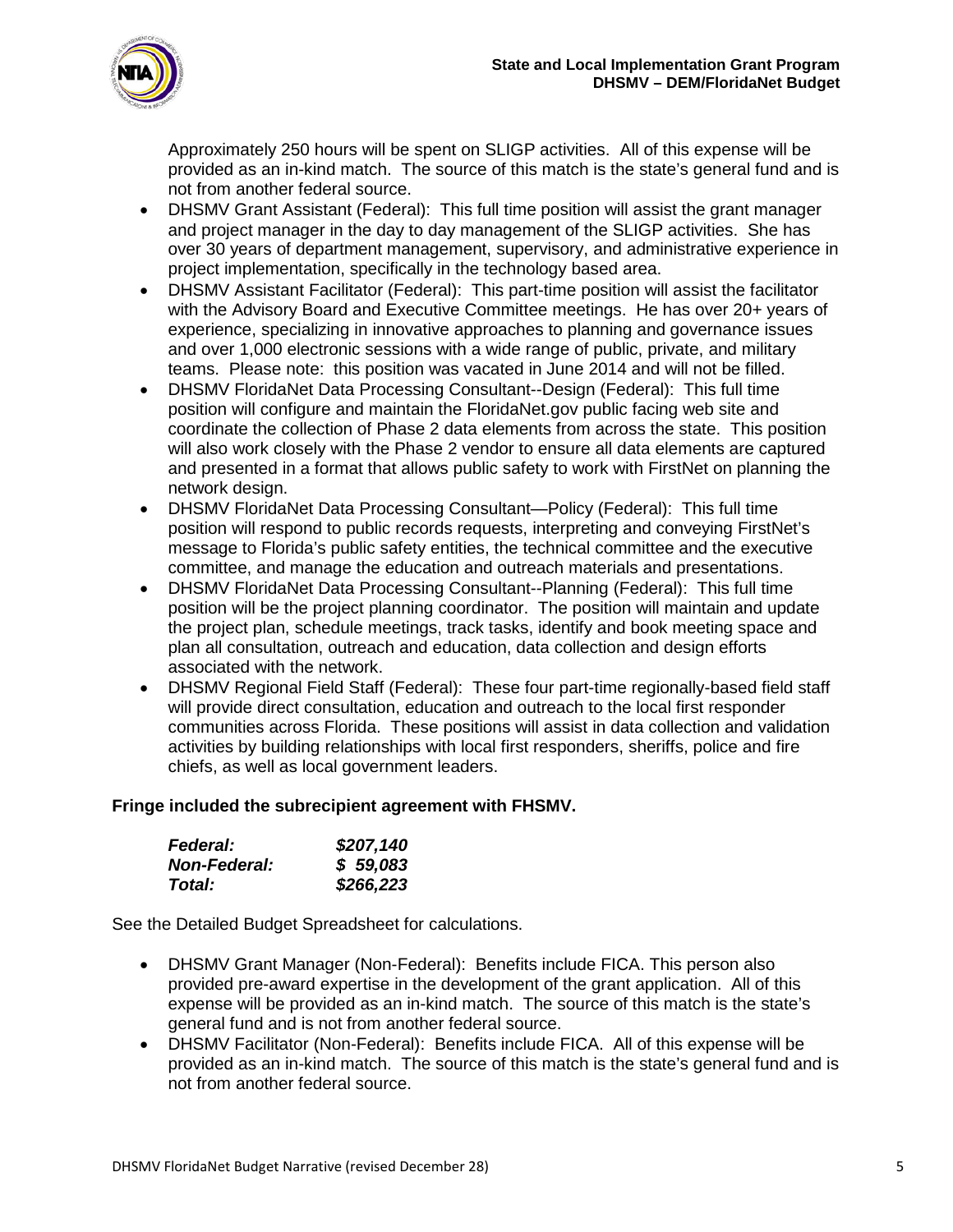

- DHSMV Chief Technology Officer (Non-Federal): Benefits are calculated at 58.62% for sworn law enforcement special risk and include FICA, retirement, workers compensation, unemployment insurance, health insurance, and life insurance. All of this expense will be provided as an in-kind match. The source of this match is the state's general fund and is not from another federal source.
- DHSMV Chief Technology Officer (Non-Federal): Benefits are calculated at 58.62% for sworn law enforcement special risk and include FICA, retirement, workers compensation, unemployment insurance, health insurance, and life insurance. All of this expense will be provided as an in-kind match. The source of this match is the state's general fund and is not from another federal source.
- DHSMV FHP/SLERS Communications Expert (Non-Federal): Benefits are calculated at 58.62% for sworn law enforcement special risk and include FICA, retirement, workers compensation, unemployment insurance, health insurance, and life insurance. All of this expense will be provided as an in-kind match. The source of this match is the state's general fund and is not from another federal source.
- DHSMV Utilities Systems/Engineering Specialist (Non-Federal): This non-sworn staff member provides assistance to the major and SLIGP staff with SLIGP activities and research. All of this expense will be provided as an in-kind match. The source of this match is the state's general fund and is not from another federal source.
- DHSMV Grant Assistant (Federal): Benefits include FICA and health insurance.
- DHSMV Assistant Facilitator (Federal): Benefits include FICA.
- DHSMV FloridaNet Data Processing Consultant--Design (Federal): Benefits include FICA and health insurance.
- DHSMV FloridaNet Data Processing Consultant--Policy (Federal): Benefits include FICA and health insurance.
- DHSMV FloridaNet Data Processing Consultant--Planning (Federal): Benefits include FICA and health insurance.
- DHSMV Regional Field Staff (Federal): Benefits include FICA.

#### **Travel included the subrecipient agreement with FHSMV.**

| <b>Federal:</b>     | \$919,108   |
|---------------------|-------------|
| <b>Non-Federal:</b> | \$93,614    |
| Total:              | \$1,012,722 |

- Travel for Regional FirstNet (Non-Federal): Staff will attend the regional meeting in Memphis in June to share information and collaborate with other grant recipients. Travel costs include airfare, hotel, meals, per diem, and parking/transportation. All of this expense will be provided as an in-kind match. The source of this match is the state's general fund and is not from another federal source.
- Travel for Executive Committee Meetings (Non-Federal): Travel for the chair to attend the executive committee meetings throughout the state. Travel costs include airfare, hotel, meals, per diem, and parking/transportation. All of this expense will be provided as an in-kind match. The source of this match is the state's general fund and is not from another federal source.
- Travel to 26 Executive Committee Meetings and/or other meetings as required by DHSMV staff involved with FloridaNet (Non-Federal). Travel costs include ground transportation, hotel, meals, and per diem. All of this expense will be provided as an in-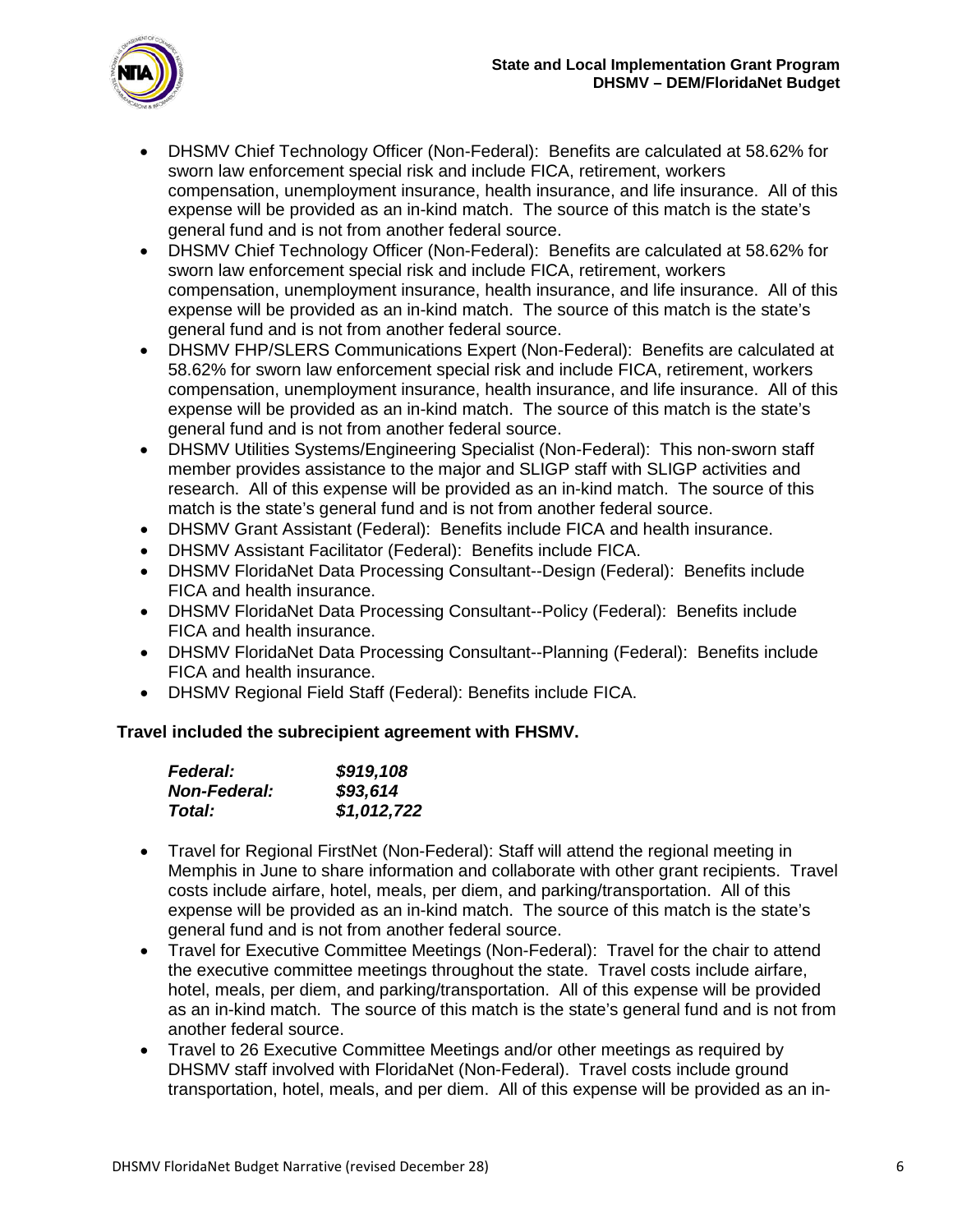

kind match. The source of this match is the state's general fund and is not from another federal source.

- Travel to 26 Executive Committee Meetings and/or other meetings as required by DHSMV staff involved with FloridaNet (Non-Federal). Travel costs include airfare, hotel, meals, per diem, and parking/transportation. All of this expense will be provided as an inkind match. The source of this match is the state's general fund and is not from another federal source.
- Advisory board member's travel; 12 board members flying to 42 meetings and may include out of state travel. Travel costs include airfare, hotel, meals, per diem, and parking/transportation. (Federal)
- Advisory board member's travel; 12 board members driving to 42 meetings. Travel costs include transportation, hotel, meals, and per diem. (Federal)
- DHSMV staff travel; 2 members to Advisory Board/Executive Committee meetings. Travel costs include hotel, meals, and per diem. (Federal)
- DHSMV staff travel; 1 member to Advisory Board/Executive Committee meetings. Travel costs include transportation, hotel, meals, and per diem. This staff person will provide the transportation for the other DHSMV staff members attending the meetings. (Non-Federal)
- Regional Field Staff: Mileage for regional field staff to travel within their regions for meetings, technical assistance, etc. (Federal)

### **Equipment included the subrecipient agreement with FHSMV.**

| <b>Federal:</b>     | \$16,050 |
|---------------------|----------|
| <b>Non-Federal:</b> | \$1,700  |
| <b>Total:</b>       | \$17,750 |

The State of Florida capitalization threshold for equipment is \$1,000 or greater.

- DHSMV Laptops (Federal): Laptops will be used by the FloridaNet Data Processing Consultant Design, Policy and Planning. One is reserved for specific use during on the road meetings.
- DHSMV Laptop (Non-Federal): DHSMV will purchase a new laptop for the Grant Manager for use while on travel and for conducting other grant-related work. This item will be provided as an in-kind match contribution from the state's general fund and is not from another federal source.
- DHSMV Ruggedized Laptops (Federal): Laptops will be used for the four regional field staff to communicate with first responders and DHSMV FloridaNet staff.
- DHSMV Projector (Federal): A mobile LCD projector and case will be used during FloridaNet's education/outreach and committee meetings.

#### **Supplies included the subrecipient agreement with FHSMV.**

| <b>Federal:</b>     | \$116,923 |
|---------------------|-----------|
| <b>Non-Federal:</b> | \$8,842   |
| Total:              | \$125,765 |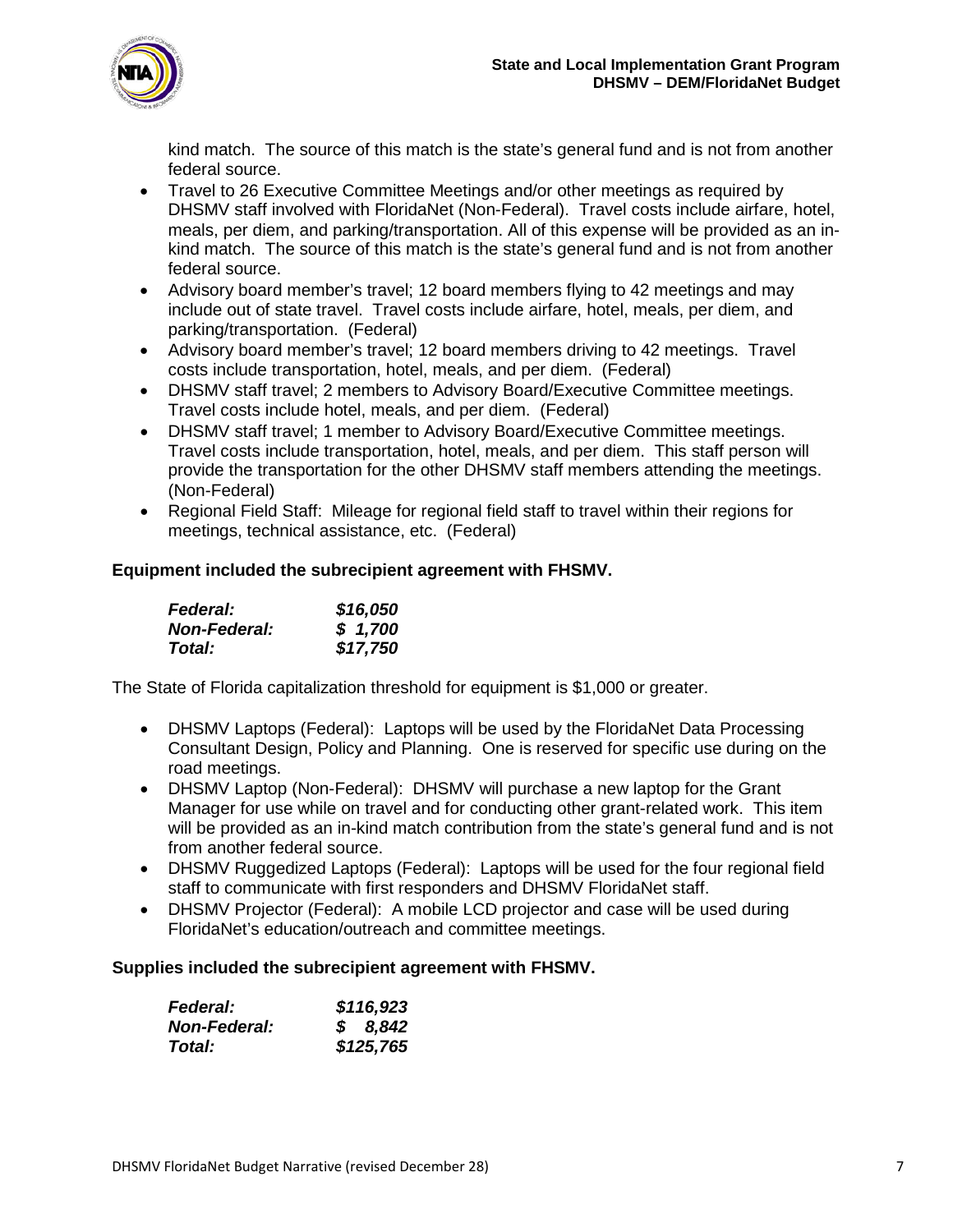

- DHSMV Office Supplies (Non-Federal): This includes paper, folders, pens, printer/toner, and other general office supplies which will be used by the FloridaNet personnel. Cost based on DHSMV internal operating budget expenses. This item will be provided as an in-kind match contribution from the state's general fund and is not from another federal source.
- DHSMV Printing (Federal): Printing of FloridaNet meeting/conference and outreach materials.
- DHSMV Software (Federal): Standard software/licenses for the laptops. Additional software requirements may include GIS mapping, schematic drawing, etc.
- DHSMV Software (Non-Federal) Standard software/licenses for the Grant Manager's laptop. Additional software requirements may include GIS mapping, schematic drawing, etc. This item will be provided as an in-kind match contribution from the state's general fund and is not from another federal source.
- DHSMV Tabletop Displays (Federal): Two tabletop displays will be used for education and outreach.
- DHSMV Software (Federal): Standard software/licenses for the four ruggedized laptops for the regional field staff. Additional software requirements may include GIS mapping, schematic drawing, etc.
- DHSMV Software (Federal): Data collection/file sharing transfer site for stakeholders and others involved in data collection to deposit large files for analysis. Information will also be shared with FirstNet using this portal.

### **Construction included the subrecipient agreement with FHSMV.**

| <b>Federal:</b>     | 80 |
|---------------------|----|
| <b>Non-Federal:</b> | 80 |
| Total:              | 80 |

No construction costs are anticipated for this grant program.

#### **Other included the subrecipient agreement with FHSMV.**

| <b>Federal:</b>     | \$107,640 |
|---------------------|-----------|
| <b>Non-Federal:</b> | \$114,812 |
| Total:              | \$224,452 |

See the Detailed Budget Spreadsheet for calculations.

- Meeting Conference Facilities (Federal): Meeting conference facilities will be secured to conduct FloridaNet education, outreach and stakeholder meetings and conferences.
- Georgia Tech Research Institute subgrant (Non-Federal): GTRI was engaged by the DHSMV as subject matter experts in the development, research, and coordination for the grant application response. Personnel/Fringe: Senior Research Engineer (168 hours x  $$176.62 = $29,672$ ). Travel costs include 3 trips x  $$500 = $1,500$  (hotel 2 x \$150 = \$300; \$36 meals; \$80 per diem; transportation \$84 = \$500). GTRI was determined to be a recipient using the State of Florida Vendor vs. Subrecipient Determination Checklist. This item will be provided as an in-kind match contribution from the state's general fund and is not from another federal source.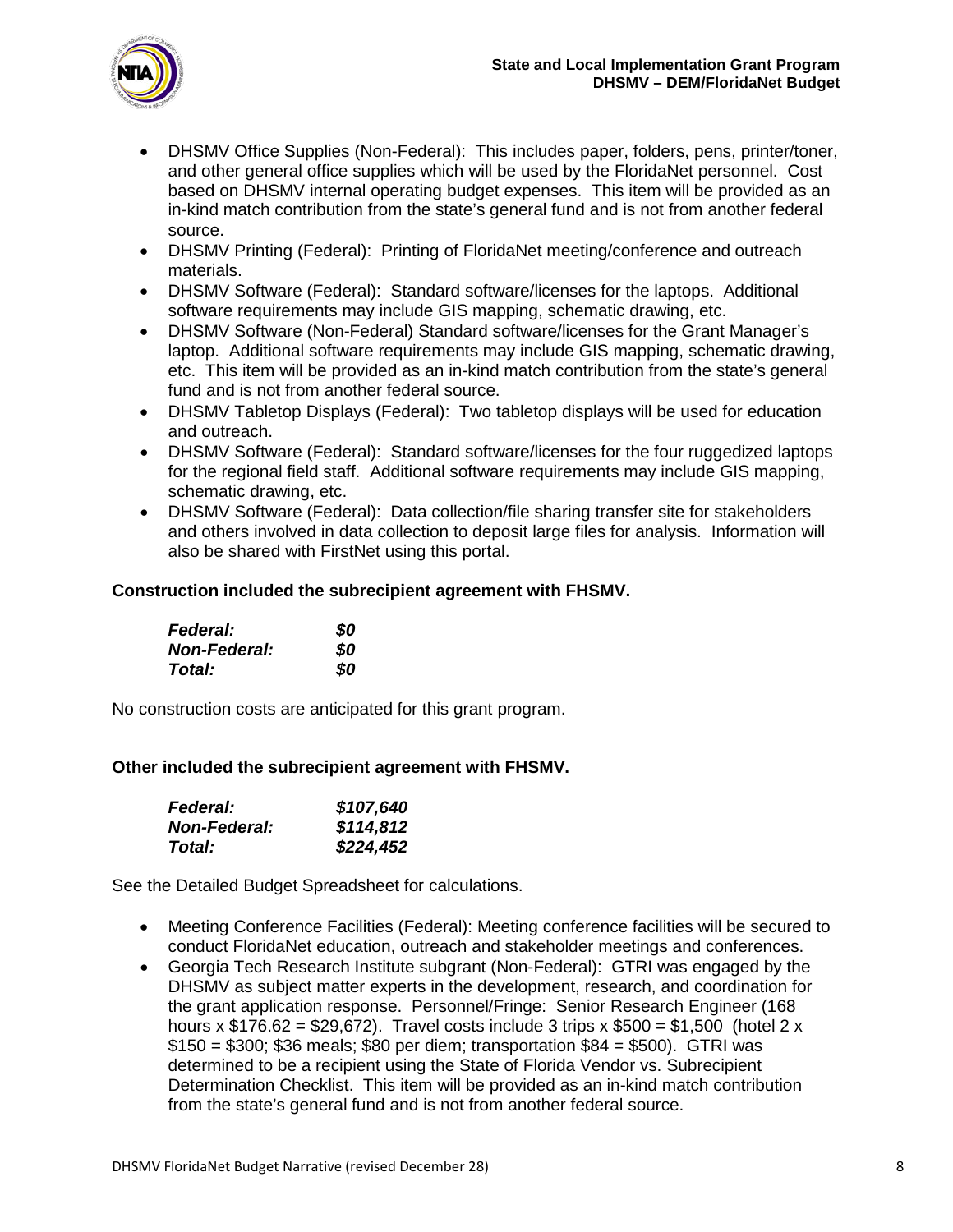

| A. Personnel        | \$29,672 |
|---------------------|----------|
| B. Fringe           | \$-0-    |
| C. Travel           | \$1,500  |
| D. Equipment        | $$ -0-$  |
| E. Supplies         | \$-0-    |
| F. Contractual      | \$-0-    |
| G. Construction     | $$ -0-$  |
| H. Other            | $$ -0-$  |
| I. Total Direct:    | \$31,172 |
| J. Indirect Charges | Ֆ-Օ-     |
| K. Total            | \$31,172 |

- BizHub Rental (Non-Federal): Lease of multi-function copy/print/fax/scan machine for FloridaNet staff. This item will be provided as an in-kind match contribution from the state's general fund and is not from another federal source.
- Cellular Telephone Service (Federal): Provide communication services for regional field staff to make and receive phone calls, send and receive email, remain in touch with FloridaNet headquarters staff.
- Shipping (Federal): Shipping of outreach and education materials to distribute at events.
- Florida Administrative Review (Federal): Florida Statute, Chapter 120, requires any public meeting, workshop, or hearing be published in the Florida Administrative Review (FAR) not less than 7 days prior to the event. FloridaNet Executive Committee meetings are published in the FAR and any FloridaNet sponsored event will be announced as well.
- Subscription to Telecommunications/Cybersecurity Publications (Federal): This subscription provides unbiased news and updates from the industry and technology changes that may impact the design efforts associated with this network. Information provided will assist members in the decision making process for Florida's participation in FirstNet.
- Meeting Attendance Time (Non-Federal): Executive Committee members and Technical Committee members who are not Federally funded will be used as in-kind match. Participation during meetings, in addition to attending any conferences (paid by FloridaNet), will be counted towards in-kind match. Utilizing the Bureau of Labor Statistics website and FloridaHasARightToKnow, the average hourly salary for FloridaNet committee members is \$50/hour.

#### **Indirect included the subrecipient agreement with FHSMV.**

| <b>Federal:</b>     | SO        |
|---------------------|-----------|
| <b>Non-Federal:</b> | \$696,701 |
| Total:              | \$696,701 |

• Indirect Rate Department of Highway Safety and Motor Vehicles (Non-Federal): DHSMV has a negotiated Indirect Cost Rate Agreement with the Federal Motor Carrier Safety Administration. The approved rate is 14.61% of all direct costs. This indirect cost rate is applied to the direct costs and sub-grant agreement listed in the Other category, as the department is allowed to recover the indirect costs per the federal funding opportunity. The in-kind match is from the state and not a federal source.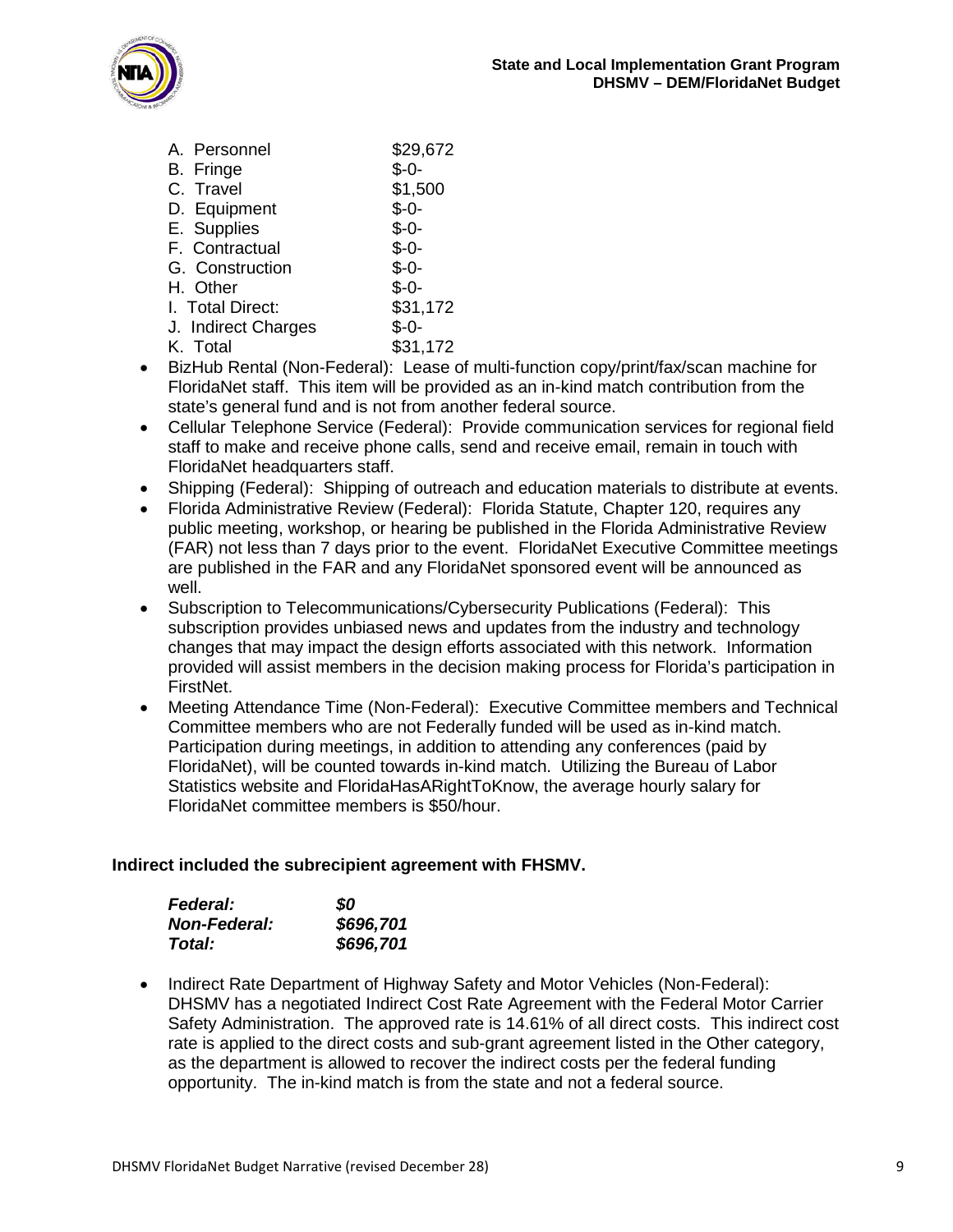

## **TOTALS**

| <b>Federal:</b>     | \$4,916,040 |
|---------------------|-------------|
| <b>Non-Federal:</b> | \$1,229,010 |
| Total:              | \$6,145,050 |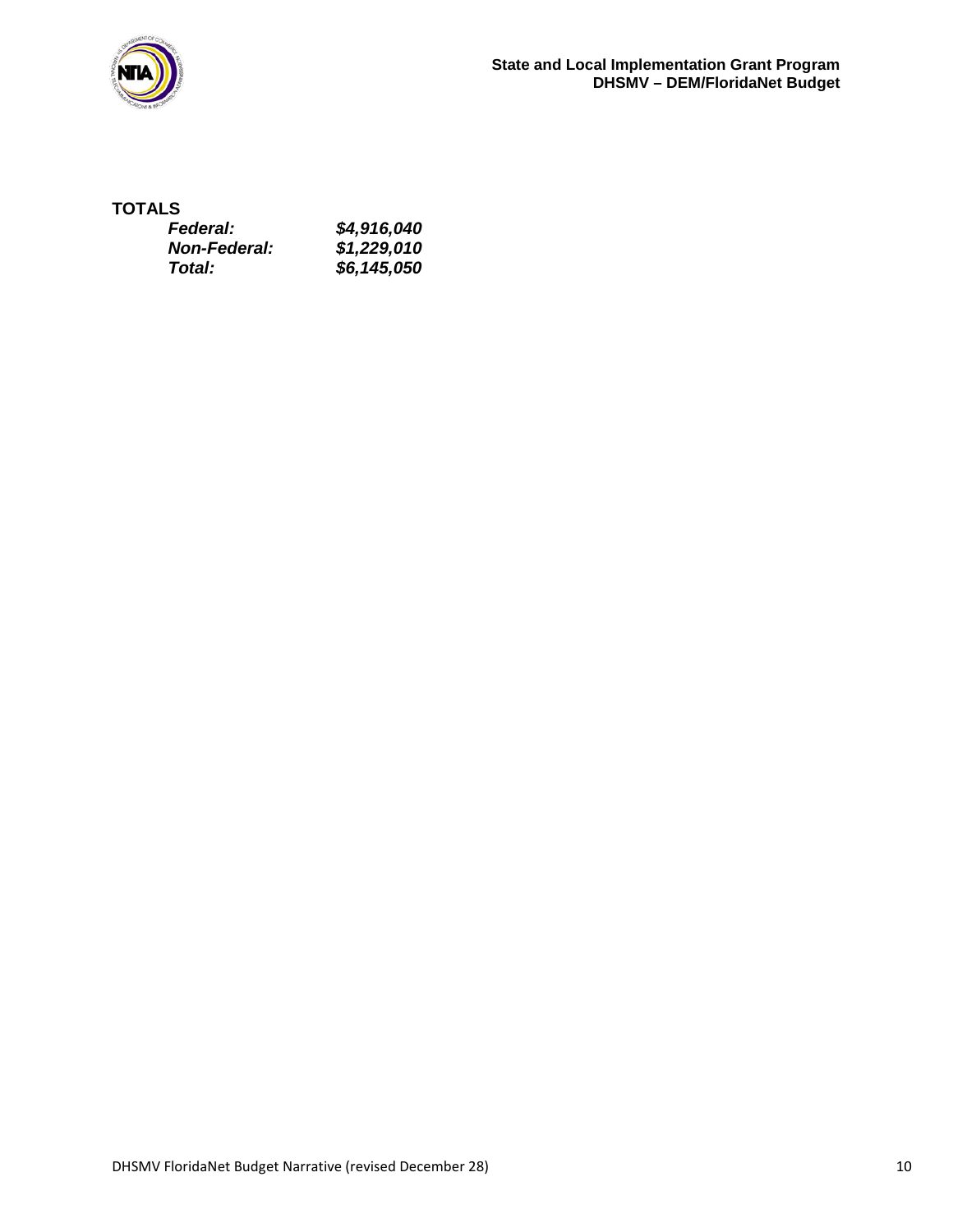# **BUDGET INFORMATION - Non-Construction Programs** OMB Number: 4040-0006 Expiration Date: 06/30/2014

**\$ Grant Program Function or Activity (a) Catalog of Federal Domestic Assistance Number (b) Estimated Unobligated Funds New or Revised Budget Federal(c) Non-Federal(d) Federal(e) Non-Federal(f) Total(g) 5. Totals4. 3. 2. 1.State ans Local \$\$\$\$ \$ \$ \$ \$ \$ 4,916,040.00 1,229,010.00 6,145,050.00 Implementation Grant Program 11.5494,916,040.00 6,145,050.00 6,145,050.00 6,145,050.00** 

#### **SECTION A - BUDGET SUMMARY**

Standard Form 424A (Rev. 7- 97) Prescribed by OMB (Circular A -102) Page 1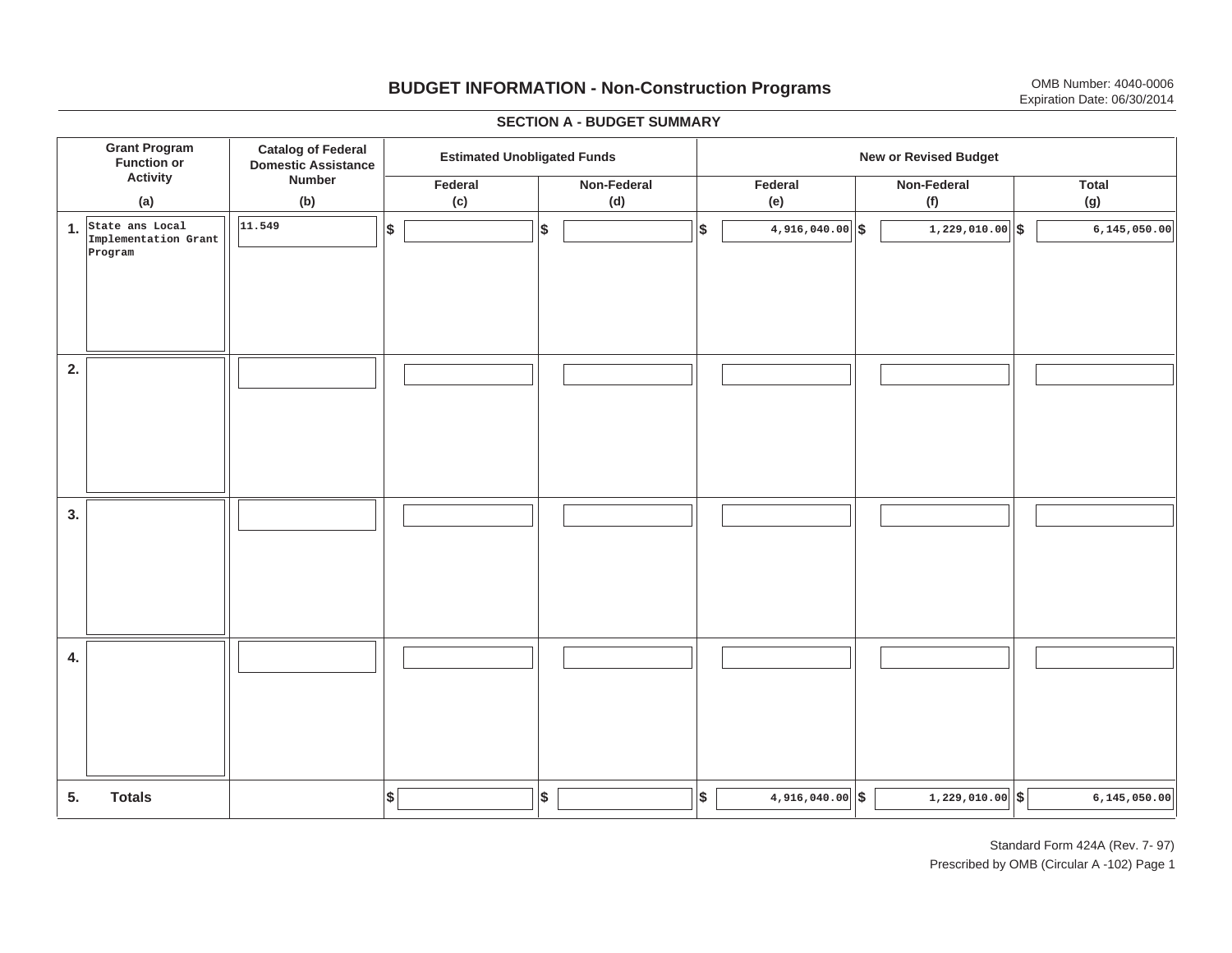| 6. Object Class Categories             | GRANT PROGRAM, FUNCTION OR ACTIVITY |                                 |     |                                 |     |  |                           |  |                                  | Total                          |
|----------------------------------------|-------------------------------------|---------------------------------|-----|---------------------------------|-----|--|---------------------------|--|----------------------------------|--------------------------------|
|                                        | (1)                                 |                                 | (2) |                                 | (3) |  | (4)                       |  |                                  | (5)                            |
|                                        |                                     | State ans Local                 |     |                                 |     |  |                           |  |                                  |                                |
|                                        |                                     | Implementation Grant<br>Program |     |                                 |     |  |                           |  |                                  |                                |
|                                        |                                     |                                 |     |                                 |     |  |                           |  |                                  |                                |
|                                        |                                     |                                 |     |                                 |     |  |                           |  |                                  |                                |
|                                        |                                     |                                 |     |                                 |     |  |                           |  |                                  |                                |
|                                        |                                     |                                 |     |                                 |     |  |                           |  |                                  |                                |
|                                        |                                     |                                 |     |                                 |     |  |                           |  |                                  |                                |
|                                        |                                     |                                 |     |                                 |     |  |                           |  |                                  |                                |
|                                        |                                     |                                 |     |                                 |     |  |                           |  |                                  |                                |
|                                        |                                     |                                 |     |                                 |     |  |                           |  |                                  |                                |
| a. Personnel                           | \$                                  | $66,251.52$ \$                  |     |                                 | \$  |  | $$\mathbb{S}$$            |  | \$                               | 66,251.52                      |
| b. Fringe Benefits                     |                                     | 40,872.96                       |     |                                 |     |  |                           |  |                                  | 40,872.96                      |
|                                        |                                     |                                 |     |                                 |     |  |                           |  |                                  |                                |
| c. Travel                              |                                     | 10,642.21                       |     |                                 |     |  |                           |  |                                  | 10,642.21                      |
|                                        |                                     |                                 |     |                                 |     |  |                           |  |                                  |                                |
| d. Equipment                           |                                     | 0.00                            |     |                                 |     |  |                           |  |                                  |                                |
|                                        |                                     |                                 |     |                                 |     |  |                           |  |                                  |                                |
| e. Supplies                            |                                     | 1,350.00                        |     |                                 |     |  |                           |  |                                  | 1,350.00                       |
| f. Contractual                         |                                     | 5,997,686.00                    |     |                                 |     |  |                           |  |                                  | 5,997,686.00                   |
|                                        |                                     |                                 |     |                                 |     |  |                           |  |                                  |                                |
| g. Construction                        |                                     | 0.00                            |     |                                 |     |  |                           |  |                                  |                                |
|                                        |                                     |                                 |     |                                 |     |  |                           |  |                                  |                                |
| h. Other                               |                                     | 4,650.24                        |     |                                 |     |  |                           |  |                                  | 4,650.24                       |
|                                        |                                     |                                 |     |                                 |     |  |                           |  |                                  |                                |
| i. Total Direct Charges (sum of 6a-6h) |                                     | 6,121,452.93                    |     |                                 |     |  |                           |  | $\sqrt{2}$                       | 6,121,452.93                   |
| j. Indirect Charges                    |                                     | 23,597.07                       |     |                                 |     |  |                           |  | \$                               | 23,597.07                      |
|                                        |                                     |                                 |     |                                 |     |  |                           |  |                                  |                                |
| k. TOTALS (sum of 6i and 6j)           | \$                                  | $6, 145, 050.00$ \$             |     |                                 | \$  |  | $\boldsymbol{\mathsf{s}}$ |  | $\boldsymbol{s}$                 | 6,145,050.00                   |
|                                        |                                     |                                 |     |                                 |     |  |                           |  |                                  |                                |
|                                        |                                     |                                 |     |                                 |     |  |                           |  |                                  |                                |
| 7. Program Income                      | $\frac{1}{2}$                       |                                 | \$  |                                 | \$  |  | $\pmb{\$}$                |  | $\left  \boldsymbol{\$} \right $ |                                |
|                                        |                                     |                                 |     | Authorization Load Dependington |     |  |                           |  |                                  | Standard Form 424A (Rev. 7-97) |

#### **SECTION B - BUDGET CATEGORIES**

**Authorized for Local Reproduction**

Standard Form 424A (Rev. 7- 97)

Prescribed by OMB (Circular A -102) Page 1A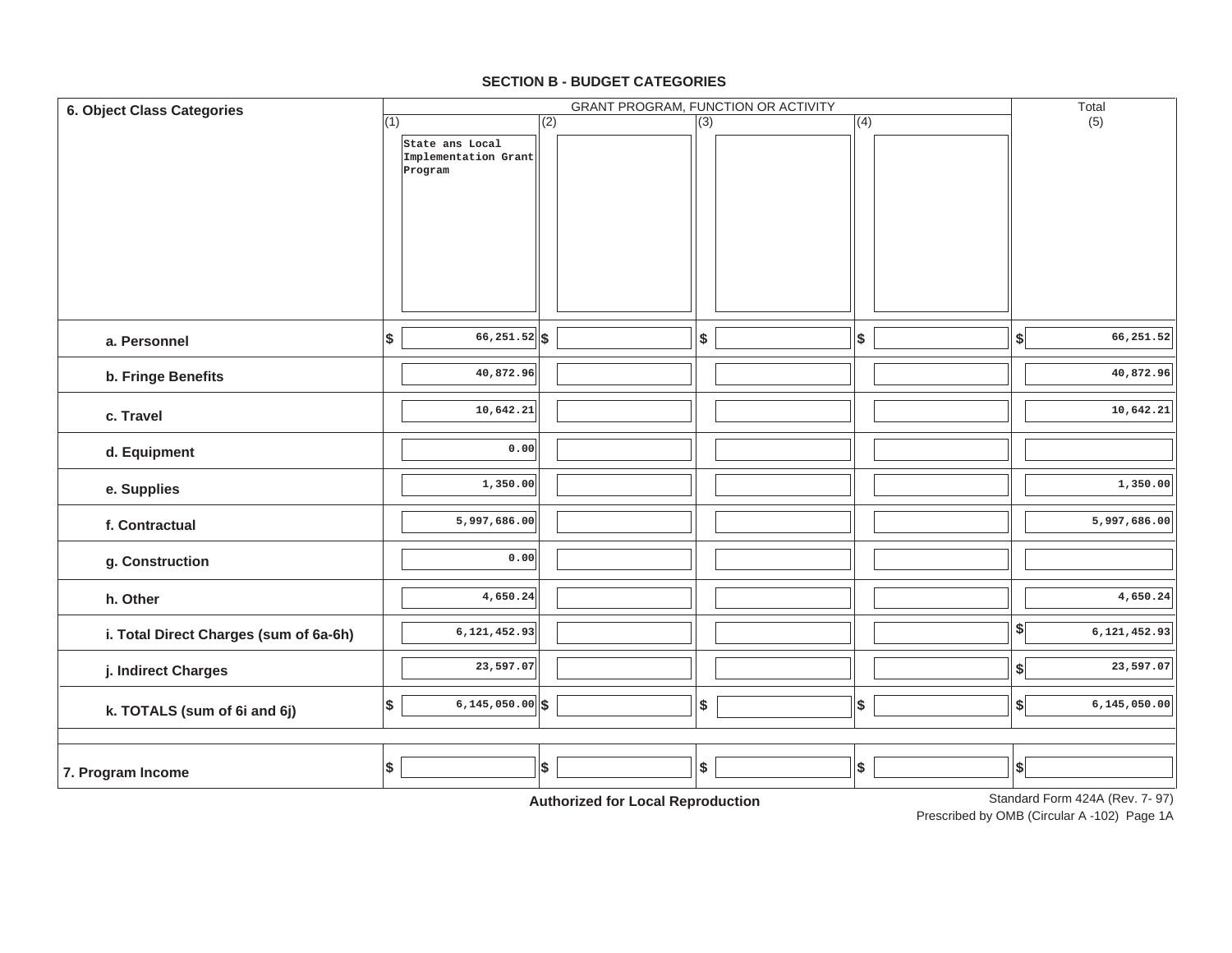| <b>SECTION C - NON-FEDERAL RESOURCES</b>            |                                                                                 |              |                                             |            |                                         |                     |             |              |              |  |  |  |  |
|-----------------------------------------------------|---------------------------------------------------------------------------------|--------------|---------------------------------------------|------------|-----------------------------------------|---------------------|-------------|--------------|--------------|--|--|--|--|
| (a) Grant Program                                   | (b) Applicant                                                                   |              |                                             | (c) State  | (d) Other Sources                       |                     |             | (e)TOTALS    |              |  |  |  |  |
| State ans Local Implementation Grant Program<br>8.  | \$                                                                              | 1,229,010.00 | ا\$                                         |            | $$$                                     |                     | \$          | 1,229,010.00 |              |  |  |  |  |
| 9.                                                  |                                                                                 |              |                                             |            |                                         |                     |             |              |              |  |  |  |  |
| 10.                                                 |                                                                                 |              |                                             |            |                                         |                     |             |              |              |  |  |  |  |
| 11.                                                 |                                                                                 |              |                                             |            |                                         |                     |             |              |              |  |  |  |  |
| 12. TOTAL (sum of lines 8-11)                       |                                                                                 | \$           | 1,229,010.00                                | $\vert$ \$ |                                         | $$$                 |             | \$           | 1,229,010.00 |  |  |  |  |
|                                                     |                                                                                 |              | <b>SECTION D - FORECASTED CASH NEEDS</b>    |            |                                         |                     |             |              |              |  |  |  |  |
|                                                     | <b>Total for 1st Year</b>                                                       |              |                                             |            |                                         |                     | 3rd Quarter |              | 4th Quarter  |  |  |  |  |
| 13. Federal                                         |                                                                                 |              |                                             |            |                                         | \$                  |             | \$           |              |  |  |  |  |
| 14. Non-Federal                                     | S                                                                               |              |                                             |            |                                         |                     |             |              |              |  |  |  |  |
| 15. TOTAL (sum of lines 13 and 14)                  | \$                                                                              | \$           |                                             | \$         |                                         | $ \boldsymbol{\$} $ |             | \$           |              |  |  |  |  |
|                                                     | SECTION E - BUDGET ESTIMATES OF FEDERAL FUNDS NEEDED FOR BALANCE OF THE PROJECT |              |                                             |            |                                         |                     |             |              |              |  |  |  |  |
| (a) Grant Program                                   |                                                                                 |              |                                             |            | <b>FUTURE FUNDING PERIODS</b>           |                     | (YEARS)     |              |              |  |  |  |  |
|                                                     |                                                                                 |              | (b)First                                    |            | (c) Second                              |                     | (d) Third   |              | (e) Fourth   |  |  |  |  |
| State ans Local Implementation Grant Program<br>16. |                                                                                 | \$           |                                             | \$         |                                         | \$                  |             | \$           |              |  |  |  |  |
| 17.                                                 |                                                                                 |              |                                             |            |                                         |                     |             |              |              |  |  |  |  |
| 18.                                                 |                                                                                 |              |                                             |            |                                         |                     |             |              |              |  |  |  |  |
| 19.                                                 |                                                                                 |              |                                             |            |                                         |                     |             |              |              |  |  |  |  |
| 20. TOTAL (sum of lines 16 - 19)                    | \$                                                                              |              | $\frac{1}{2}$                               |            | \$                                      |                     | \$          |              |              |  |  |  |  |
|                                                     |                                                                                 |              | <b>SECTION F - OTHER BUDGET INFORMATION</b> |            |                                         |                     |             |              |              |  |  |  |  |
| 21. Direct Charges: $\sqrt{6,121,452.93}$           |                                                                                 |              |                                             |            | 22. Indirect Charges: $\sqrt{23597.07}$ |                     |             |              |              |  |  |  |  |
| Revised 12-28-2015<br>23. Remarks:                  |                                                                                 |              |                                             |            |                                         |                     |             |              |              |  |  |  |  |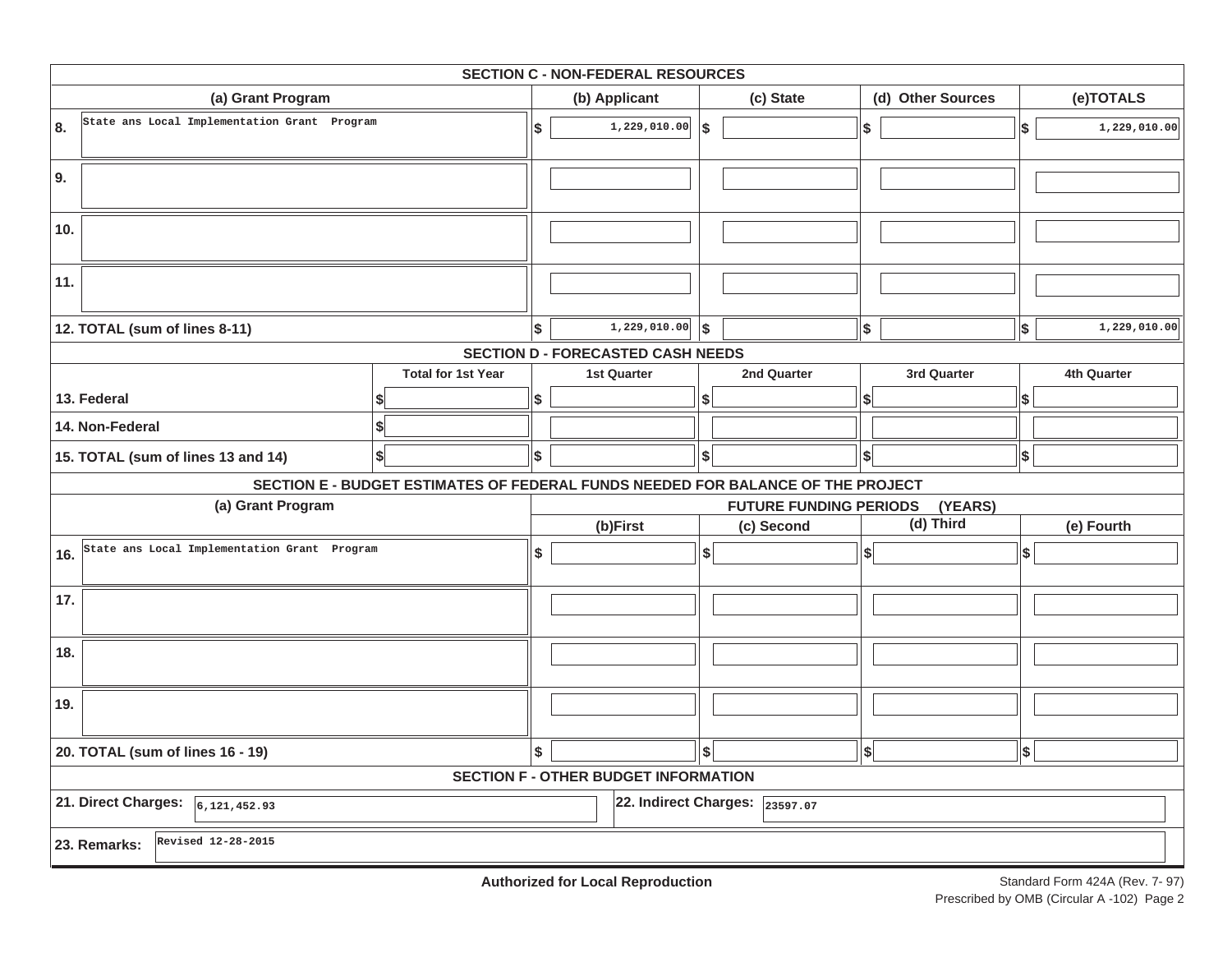**Recipient Name: Florida Division of Emergency Management**

#### **MILESTONE CATEGORIES**

All projects must be completed within three years following the date of the issuance of the award.

Please use the table provided to indicate your anticipated number of activities you plan to complete each quarter for every year of your project. Year One begins July 1, 2013. Please include any data attributable to early activities (i.e., January - June 2013) in your baseline data for "Q1, Year 1."

Please also provide a brief description (100 words or less) of the primary activities involved in meeting each milestone (a single description should be provided for each milestone, covering all quarters in years one throu three). Please write "N/A" if your project does not include an activity. If necessary, please insert additional milestones at the bottom of the chart.

|                                          |                                               |              | <b>Quarter Ending</b>   |           |           |            |           |                 |                 |            |                 |                             |                 |                 |                 |  |
|------------------------------------------|-----------------------------------------------|--------------|-------------------------|-----------|-----------|------------|-----------|-----------------|-----------------|------------|-----------------|-----------------------------|-----------------|-----------------|-----------------|--|
| <b>MILESTONE ACTIVITY CATEGORIES</b>     | <b>Description of Activity</b>                | <b>TOTAL</b> | $Q1 - 7$                | Q8        | Q9        | Q10        | Q11       | Q <sub>12</sub> | Q <sub>13</sub> | Q14        | Q <sub>15</sub> | Q16                         | Q <sub>17</sub> | Q <sub>18</sub> | Q <sub>19</sub> |  |
|                                          |                                               |              |                         |           |           |            |           |                 |                 |            |                 |                             |                 |                 |                 |  |
|                                          |                                               |              | 9/30/2013-<br>3/31/2015 | 6/30/2015 | 9/30/2015 | 12/31/2015 | 3/31/2016 | 6/30/2016       | 9/30/2016       | 12/31/2016 | 3/31/2017       | 6/30/2017                   | 9/30/2017       | 12/31/2017      | 3/31/2018       |  |
| Stakeholder Meetings (Number of          | Hold listening sessions to raise awareness    |              |                         |           |           |            |           |                 |                 |            |                 |                             |                 |                 |                 |  |
| individuals reached via stakeholder      | about SLIGP with local first responders and   |              |                         |           |           |            |           |                 |                 |            |                 |                             |                 |                 |                 |  |
| meetings)                                | potential network users.                      | 3737         | 982                     | 105       | 230       | 230        | 230       | 305             | 230             | 230        | 230             | 305                         | 230             | 230             | 200             |  |
|                                          | FloridaNet staff and committee                |              |                         |           |           |            |           |                 |                 |            |                 |                             |                 |                 |                 |  |
| <b>Broadband Conferences</b>             | representatives to national conferences.      | 203          | 117                     |           | 17        |            |           | 10 <sup>1</sup> |                 |            |                 | 10                          | 17              |                 |                 |  |
| Staff Hires (Full Time Equivalent)       | Hire staff to implement the SLIGP project.    | 10           |                         |           |           |            |           |                 |                 |            |                 |                             |                 |                 | $\Omega$        |  |
|                                          | Hire contractors for website maintenance;     |              |                         |           |           |            |           |                 |                 |            |                 |                             |                 |                 |                 |  |
| 4. Contract Executions                   | RFC development; MOU development, and         | $\Delta$     |                         |           |           |            |           |                 |                 |            |                 |                             |                 |                 |                 |  |
|                                          | Hold meetings of Executive Committee,         |              |                         |           |           |            |           |                 |                 |            |                 |                             |                 |                 |                 |  |
|                                          | Technical Committee, and others as            |              |                         |           |           |            |           |                 |                 |            |                 |                             |                 |                 |                 |  |
| 5. Governance Meetings                   | needed.                                       | 42           | 10                      |           |           |            |           |                 |                 |            |                 |                             |                 |                 | $\mathfrak{p}$  |  |
|                                          |                                               |              |                         |           |           |            |           |                 |                 |            |                 |                             |                 |                 |                 |  |
|                                          | Distribute materials at stakeholder meetings. |              |                         |           |           |            |           |                 |                 |            |                 |                             |                 |                 |                 |  |
| <b>Education and Outreach Materials</b>  | conferences, and upon request.                | 12559        | 6299                    | 760       | 500       | 500        | 500       | 500             | 500             | 500        | 500             | 500                         | 500             | 500             | 500             |  |
| . Subrecipient Agreements Executed       |                                               | $\Omega$     |                         |           |           |            |           | $\Omega$        |                 |            |                 |                             |                 |                 | $\Omega$        |  |
|                                          | Activities and deliverables based on scope    |              |                         |           |           |            |           |                 |                 |            |                 |                             |                 |                 |                 |  |
|                                          | of work provided by vendor in accordance      |              |                         |           |           |            |           |                 |                 |            |                 |                             |                 |                 |                 |  |
| 8. Phase 2 - Coverage                    | with SLIGP requirements                       | N/A          | N/A                     | N/A       | N/A       | Stage 1    | Stage 1   | Stage 2         | Stage 2/3       | Stage 2/3  |                 | Stage 3/4 Stage 4/5         | Stage 5         | Stage 6         |                 |  |
|                                          | Activities and deliverables based on scope    |              |                         |           |           |            |           |                 |                 |            |                 |                             |                 |                 |                 |  |
| 9. Phase 2 - Users and their Operational | of work provided by vendor in accordance      |              |                         |           |           |            |           |                 |                 |            |                 |                             |                 |                 |                 |  |
| Areas                                    | with SLIGP requirements                       | N/A          | N/A                     | Stage 1   | Stage 1   | Stage 1    | Stage 1   | Stage 2         | Stage 2/3       | Stage 2/3  |                 | Stage 3/4 Stage 4/5         | Stage 5         | Stage 6         |                 |  |
|                                          | Activities and deliverables based on scope    |              |                         |           |           |            |           |                 |                 |            |                 |                             |                 |                 |                 |  |
|                                          | of work provided by vendor in accordance      |              |                         |           |           |            |           |                 |                 |            |                 |                             |                 |                 |                 |  |
| 10. Phase 2- Capacity Planning           | with SLIGP requirements                       | N/A          | N/A                     | N/A       | N/A       | Stage 1    | Stage 1   | Stage 2         | Stage 2/3       | Stage 2/3  |                 | Stage 3/4 Stage 4/5         | Stage 5         | Stage 6         |                 |  |
|                                          | Activities and deliverables based on scope    |              |                         |           |           |            |           |                 |                 |            |                 |                             |                 |                 |                 |  |
| 11. Phase 2 - Current                    | of work provided by vendor in accordance      |              |                         |           |           |            |           |                 |                 |            |                 |                             |                 |                 |                 |  |
| Providers/Procurement                    | with SLIGP requirements                       | N/A          | N/A                     | Stage 1   | Stage 1   | Stage 1    | Stage 1   | Stage 2         | Stage 2/3       | Stage 2/3  |                 | Stage 3/4 Stage 4/5         | Stage 5         | Stage 6         |                 |  |
|                                          | Activities and deliverables based on scope    |              |                         |           |           |            |           |                 |                 |            |                 |                             |                 |                 |                 |  |
|                                          | of work provided by vendor in accordance      |              |                         |           |           |            |           |                 |                 |            |                 |                             |                 |                 |                 |  |
| 12. Phase 2 - State Plan Decision        | with SLIGP requirements                       | N/A          | IN/A                    | N/A       | N/A       | Stage 1    | Stage 1   | Stage 2         | Stage 2/3       | Stage 2/3  |                 | Stage 3/4 Stage 4/5 Stage 5 |                 | Stage 6         |                 |  |
|                                          |                                               |              |                         |           |           |            |           |                 |                 |            |                 |                             |                 |                 |                 |  |

According to the Paperwork Reduction Act, as amended, no persons are required to respond to a collection of information unless it displays a valid OMB Control Number. The valid OMB control number for this information colle information is estimated to average 3 hours per response, including time for reviewing instructions, searching existing data sources, gathering and maintaining the data needed, and completing and reviewing the collection o information, including suggestions for reducing this burden, to Michael Dame, Director, State and Local Implementation Grant Program, Office of Public Safety Communications, National Telecommunications and Information Admi 7324, Washington, D.C. 20230.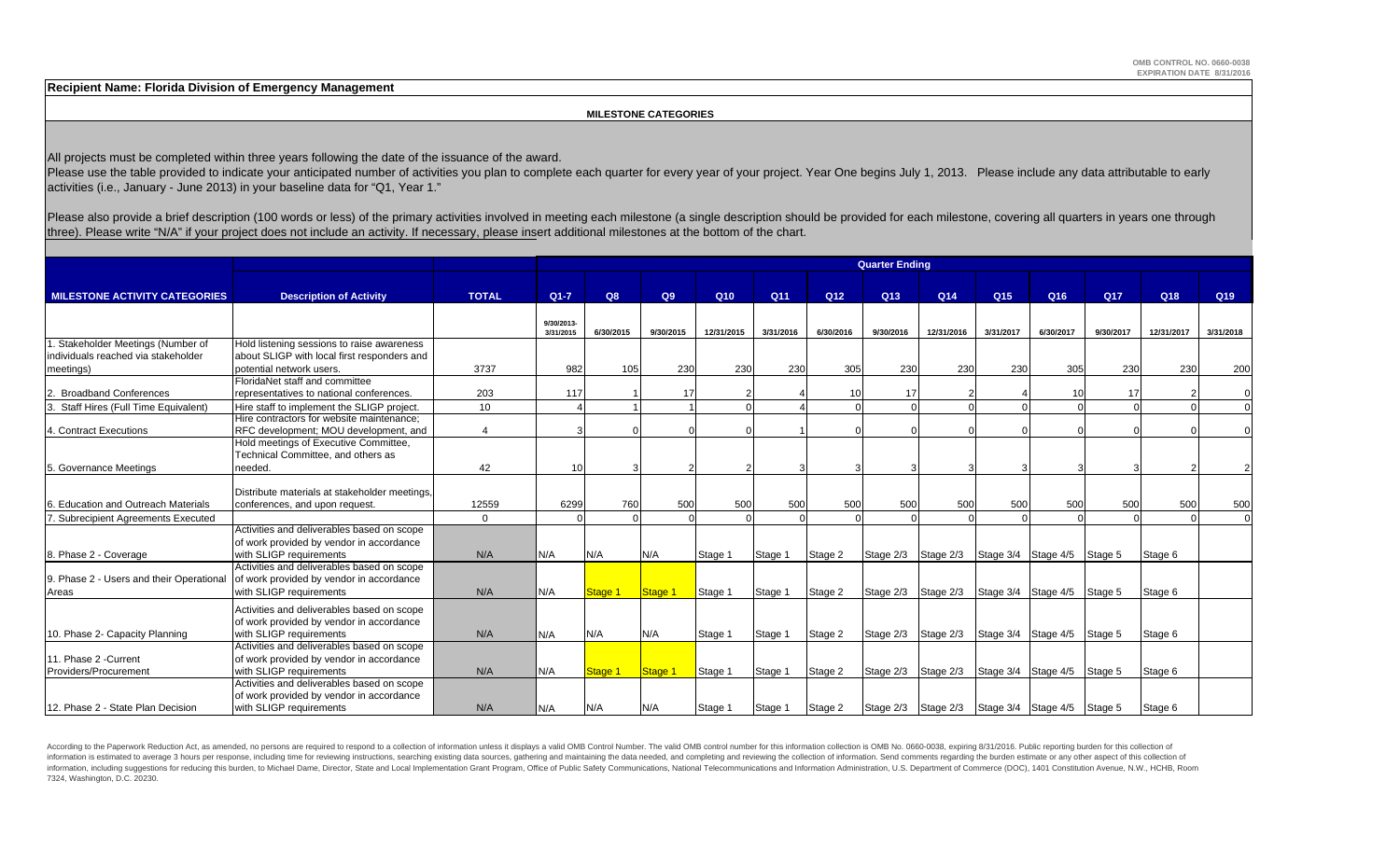**OMB CONTROL NO. 0660-0038EXPIRATION DATE 8/31/2016**

**Recipient Name: Florida Division of Emergency Management**

#### **Cost Class Category Federal Expenditures**

| The completion of your project budget (federal funds) should be reported in the quarter you are anticipating expending the funds. Year One begins July 1, 2013. Please include any data attributable to early activities (i e. |                |                   |                       |                             |                |                |                      |                 |                                                                                                                                                                                              |                             |                 |                 |                                                  |                |  |
|--------------------------------------------------------------------------------------------------------------------------------------------------------------------------------------------------------------------------------|----------------|-------------------|-----------------------|-----------------------------|----------------|----------------|----------------------|-----------------|----------------------------------------------------------------------------------------------------------------------------------------------------------------------------------------------|-----------------------------|-----------------|-----------------|--------------------------------------------------|----------------|--|
|                                                                                                                                                                                                                                | <b>TOTAL</b>   |                   | <b>Quarter Ending</b> |                             |                |                |                      |                 |                                                                                                                                                                                              |                             |                 |                 |                                                  |                |  |
| <b>Quarterly Cost Category Expenditures</b>                                                                                                                                                                                    | <b>FEDERAL</b> | $Q1 - 7$          | Q8                    | Q9                          | Q10            | Q11            | Q <sub>12</sub>      | Q <sub>13</sub> | Q14                                                                                                                                                                                          | Q <sub>15</sub>             | Q <sub>16</sub> | Q <sub>17</sub> | Q <sub>18</sub>                                  | Q19            |  |
|                                                                                                                                                                                                                                |                |                   |                       |                             |                |                |                      |                 |                                                                                                                                                                                              |                             |                 |                 |                                                  |                |  |
|                                                                                                                                                                                                                                |                | 9/30/2013-3/31/15 | 6/30/2015             | 9/30/2015                   | 12/31/2015     | 3/31/2016      | 6/30/2016            | 9/30/2016       | 12/31/2016                                                                                                                                                                                   | 3/31/2017                   | 6/30/2017       | 9/30/2017       | 12/31/2017                                       | 3/31/2018      |  |
| a. Personnel                                                                                                                                                                                                                   | \$66,251 99    | 20,523.65         | 23.661.92 \$          | 28.427.75                   | 33,193.58      | 37,959.41      | 42.725.24            | 47,491.07 \$    | 50,617.89                                                                                                                                                                                    | 53,744.71                   | 56.871.53       | 59,998.35       | 63,125.17                                        | 66,251.99      |  |
| b. Fringe Benefits                                                                                                                                                                                                             | \$40,873.00    | 694.99"           | 1.338.18              | 13,665.62<br>3 S            | 16,993.06      | 20,320.50      | 23,647.94            | 26,975.38 \$    | 29,291.65                                                                                                                                                                                    | 31,607.92                   | 33,924.19       | 36,240.46       | 38,556.73                                        | 40,873.00      |  |
| c. Travel                                                                                                                                                                                                                      | \$10,64221     | 1,790.70          | 1,790.70              | 1,799.55                    | 1,808.40       | 2,791.40       | 3.774.40             | 4,757.40 \$     | 5,740.40                                                                                                                                                                                     | 6,723.40                    | 7,706.40        | 8,689.40        | 9,659.21                                         | 10,642.21      |  |
| d. Equipment                                                                                                                                                                                                                   | \$0.00         |                   |                       |                             |                |                |                      |                 |                                                                                                                                                                                              |                             |                 |                 |                                                  |                |  |
| e. Supplies                                                                                                                                                                                                                    | \$1,350.00     | 117.96            | $117.96$ \$           | 229.96                      | 341.96         | 453.96         | 565.96               | 677.96          | 789.96                                                                                                                                                                                       | 902.00                      | 1,014.00        | 1,126.00        | 1,238.00                                         | 1,350.00       |  |
| f. Contractual                                                                                                                                                                                                                 | \$4,768,676.00 | 268,714.41        |                       | $$311,337.17$ $$716,549.79$ | \$1.121.762.41 | \$1,526,975.03 | \$1.932.187.65       | \$2,337,400.27  | 2.742.612.89                                                                                                                                                                                 | \$3.147.825.51              | \$3,553,038.14  | \$3.958.250.76  | \$4,363,463.38                                   | \$4,768,676.00 |  |
| g. Construction                                                                                                                                                                                                                | \$0.00         |                   |                       |                             |                |                |                      |                 |                                                                                                                                                                                              |                             |                 |                 |                                                  |                |  |
| h. Other                                                                                                                                                                                                                       | \$4,650.00     | 3,398.25          | $4.373.65$ \$         | 4.461.50                    | 4,650.0        | 4,650.         | 4,650.00             | 4,650.00        | 4,650.                                                                                                                                                                                       | 4,650.00                    | 4,650.00        | 4,650.00        | 4,650.00                                         | 4,650.00       |  |
| i. Total Direct Charges (sum of a-h)                                                                                                                                                                                           | \$4,892,443.20 | 302.239.96        | \$351.619.58          | \$765.134.17                | \$1,178,749.41 | \$1.593.150.30 | \$2.007.551.<br>.191 | \$2.421.952.08  |                                                                                                                                                                                              | 2.833.702.79 \$3.245.453.54 |                 |                 | \$3.657.204.26   \$4.068.954.97   \$4.480.692.49 | \$4,892,443.20 |  |
| j. Indirect Charges                                                                                                                                                                                                            | \$23,596 94    | $5,047.64$ \$     | $6.274.61$ \ \ \$     | 7,136.92                    | 7,727.06 \$    | 9,490.38       | 11,253.70            | 13,017.02 \$    | 14,780.34 \$                                                                                                                                                                                 | 16,543.66                   | 18,306.98       | 20,070.30       | 21,833.62                                        | 23,596.94      |  |
| k. TOTAL (sum i and j)                                                                                                                                                                                                         | \$4,916,040    |                   |                       |                             |                |                |                      |                 | \$ 307,287.60 \$ 357,894.19 \$ 772,271 09 \$ 1,186,476.47 \$ 1,602,640.68 \$ 2,018,804.89 \$ 2,434,969.10 \$ 2,848,483.13 \$ 3,261,997.20 \$ 3,675,511.24 \$ 4,089,025.27 \$ 4,502,526.11 \$ |                             |                 |                 |                                                  | 4,916,040      |  |

#### **Cost Class Category Non-Federal Expenditures**

The completion of your project budget (non-federal, matching funds) should be reported in the quarter you are anticipating expending the funds. Year One begins July 1, 2013. Please include any data attributable to early ac "Q1, Year 1."

|                                                  | <b>TOTAL</b>   |                     | <b>Quarter Ending</b>          |           |            |                                                                                                                                                                                              |               |               |               |                 |                 |           |                                                                                                        |            |           |
|--------------------------------------------------|----------------|---------------------|--------------------------------|-----------|------------|----------------------------------------------------------------------------------------------------------------------------------------------------------------------------------------------|---------------|---------------|---------------|-----------------|-----------------|-----------|--------------------------------------------------------------------------------------------------------|------------|-----------|
| Quarterly Cost Category Expenditures NON-FEDERAL |                | $Q1 - 7$            | Q8                             | Q9        | Q10        | Q <sub>11</sub>                                                                                                                                                                              | Q12           | Q13           |               | Q <sub>14</sub> | Q <sub>15</sub> | Q16       | Q17                                                                                                    | Q18        | Q19       |
|                                                  |                |                     |                                |           |            |                                                                                                                                                                                              |               |               |               |                 |                 |           |                                                                                                        |            |           |
|                                                  |                | 9/30/2013-3/31/2015 | 6/30/2015                      | 9/30/2015 | 12/31/2015 | 3/31/2016                                                                                                                                                                                    | 6/30/2016     | 9/30/2016     |               | 12/31/2016      | 3/31/2017       | 6/30/2017 | 9/30/2017                                                                                              | 12/31/2017 | 3/31/2018 |
| a. Personnel                                     | \$0.00         |                     |                                |           |            |                                                                                                                                                                                              |               |               |               |                 |                 |           |                                                                                                        |            |           |
| b. Fringe Benefits                               | \$0.00         |                     |                                |           |            |                                                                                                                                                                                              |               |               |               |                 |                 |           |                                                                                                        |            |           |
| c. Travel                                        | \$0.00         |                     |                                |           |            |                                                                                                                                                                                              |               |               |               |                 |                 |           |                                                                                                        |            |           |
| d. Equipment                                     | \$0.00         |                     |                                |           |            |                                                                                                                                                                                              |               |               |               |                 |                 |           |                                                                                                        |            |           |
| e. Supplies                                      | \$0.00         |                     |                                |           |            |                                                                                                                                                                                              |               |               |               |                 |                 |           |                                                                                                        |            |           |
| f. Contractual                                   | \$1,229,010.00 | \$304,335.18        | $$380,404.91$ $$457,55083$ $$$ |           |            | 534,696.72 \$ 611,842.64 \$                                                                                                                                                                  | 688,988.56 \$ |               | 766,134.48 \$ | 843,280.40 \$   | 920,426.32      | S.        | 997,572.24 \$1,074,718.16 \$1,151,864.08 \$1,229,010.00                                                |            |           |
| g. Construction                                  | \$0.00         |                     |                                |           |            |                                                                                                                                                                                              |               |               |               |                 |                 |           |                                                                                                        |            |           |
| h. Other                                         | \$0.00         |                     |                                |           |            |                                                                                                                                                                                              |               |               |               |                 |                 |           |                                                                                                        |            |           |
| i. Total Direct Charges (sum of a-h)             | \$1,229,010.00 |                     |                                |           |            | $$304,335.18$$ $$380,404.91$$ $$457,550.83$$ $$534,696.72$$ $$611,842.64$$ $$5$                                                                                                              | 688,988.56 \$ | 766,134.48 \$ |               |                 |                 |           | 843,280.40   \$ 920,426.32   \$ 997,572.24   \$ 1,074,718.16   \$ 1,151,864.08   \$ 1,229,010.00       |            |           |
| . Indirect Charges                               | \$0.00         |                     |                                |           |            |                                                                                                                                                                                              |               |               |               |                 |                 |           |                                                                                                        |            |           |
| k. TOTAL (sum i and j)                           | \$1,229,010.00 |                     |                                |           |            | $\frac{1}{3}$ 304,335.18 $\frac{1}{3}$ 380,404.91 $\frac{1}{3}$ 457,550 83 $\frac{1}{3}$ 534,696.72 $\frac{1}{3}$ 611,842.64 $\frac{1}{3}$ 688,988.56 $\frac{1}{3}$ 766,134.48 $\frac{1}{3}$ |               |               |               |                 |                 |           | $843,280.40$   \$ $920,426.32$   \$ $997,572.24$   \$ 1,074,718.16   \$ 1,151,864.08   \$ 1,229,010.00 |            |           |

According to the Paperwork Reduction Act, as amended, no persons are required to respond to a collection of information unless it displays a valid OMB Control Number. The valid OMB control number for this information colle average 3 hours per response, including time for reviewing instructions, searching existing data sources, gathering and maintaining the data needed, and completing and reviewing the collection of information. Send comments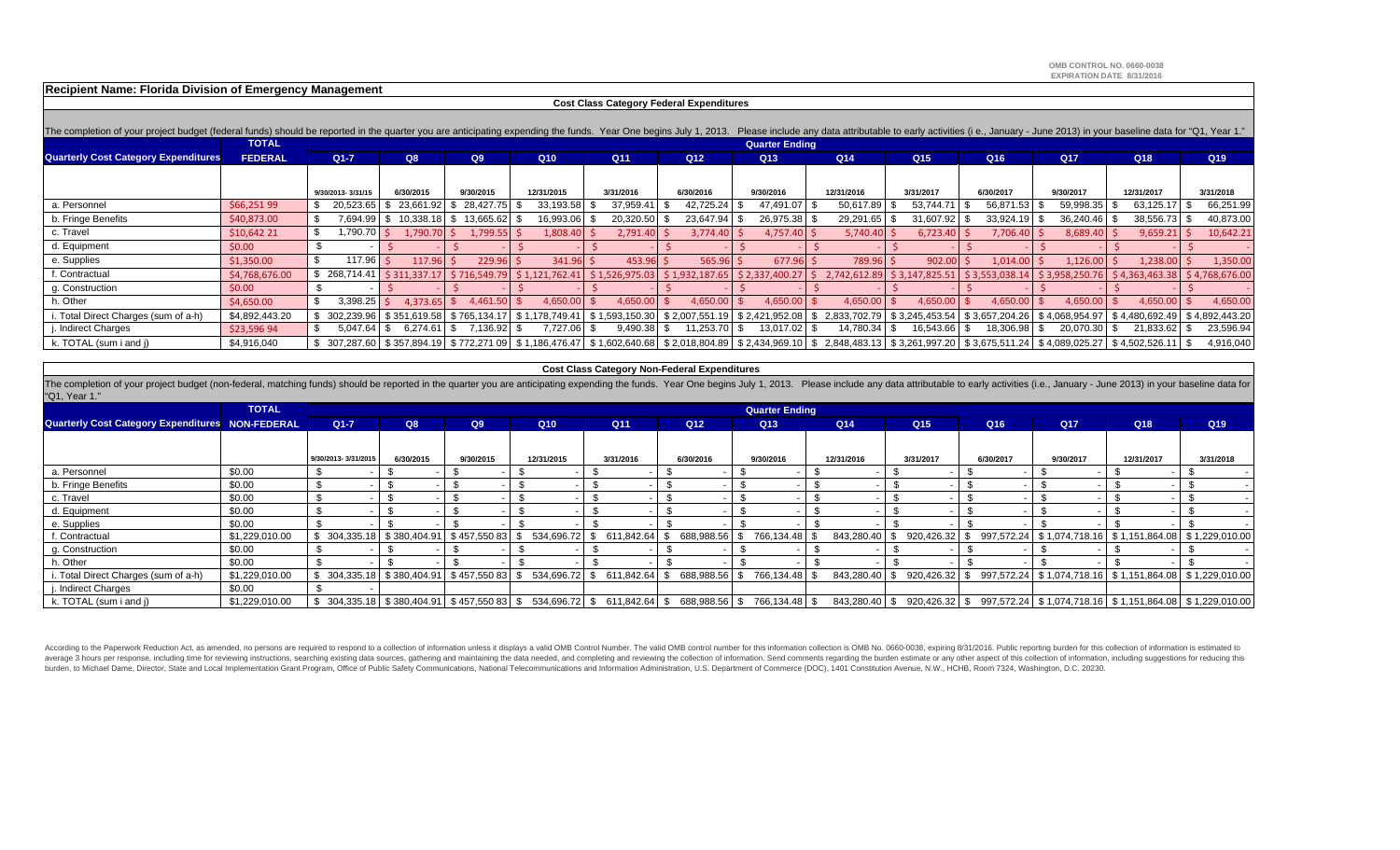#### **State and Local Implementation Grant Program (SLIGP) Supplemental Application Narrative**

#### **14. Phase Two Funding**

a. Describe the activities that you expect to undertake with the Phase 2 funding when it is made available to the State, Territory, or District.

The State of Florida will introduce its robust Phase 2 Data Collection activities in late fall of 2015. Due to Florida's overall large population, varying population density and dynamic public safety mission, we believe that a large scale project to collect data through a contract vendor is necessary for the successful data collection efforts associated with SLIGP Phase 2. In preparation for such an immense endeavor, the state began a preliminary survey in January 2015 to gain insight on the potential user base demographics, commercial carriers, and current devices. This data will provide FirstNet with pertinent data to be included in their subsequent procurement process, while simultaneously providing our contract vendor with a contact list and starting point for the collection of Phase 2 milestones detailed below. We completed a White Paper relating to the survey, which is in the final stages of editing, to be shared with FirstNet and all stakeholders in September 2015. Additionally, we provided all current raw data with FirstNet on September 3, 2015. The survey officially closed on September 15, 2015 followed by a final regional push by our governance committees. Upon the closing of the survey, all data will be shared with FirstNet.

To perform the numerous Phase 2 milestone functions, the state will allocate approximately \$1.9 million for contracted data collection. The awarded vendor will organize local and regional data collection, validation, and preparation. We will also require detailed analysis and aggregation of the data to ensure Florida is prepared for consultation with FirstNet and their chosen partner(s). As the State of Florida has not selected a vendor to perform these services, we do not know the exact manner in which this data collection process will take place. However, as part of the procurement process, the vendor must submit a statement of work that will outline, in detail, their approach, milestones, key deliverables, risks, risk mitigation activities and strategies to complete the requirements of the SLIGP data collection process within 18 months of award of the contract. The data collection services will be continuously throughout the duration of the SLIGP, in order to provide FirstNet with the most comprehensive and pertinent data possible. To determine the deliverables and schedule of these services, the state will hold meetings with our governance committees and members. This planning and procurement process is expected to last through Q11, with initial data collection fully underway in Q12.

As data is collected in Q13 and Q14, the state expects to receive regular deliverables from the contractor, including, but not limited to, desired coverage, potential user operational areas, current and projected mobile data consumption, and current data rates